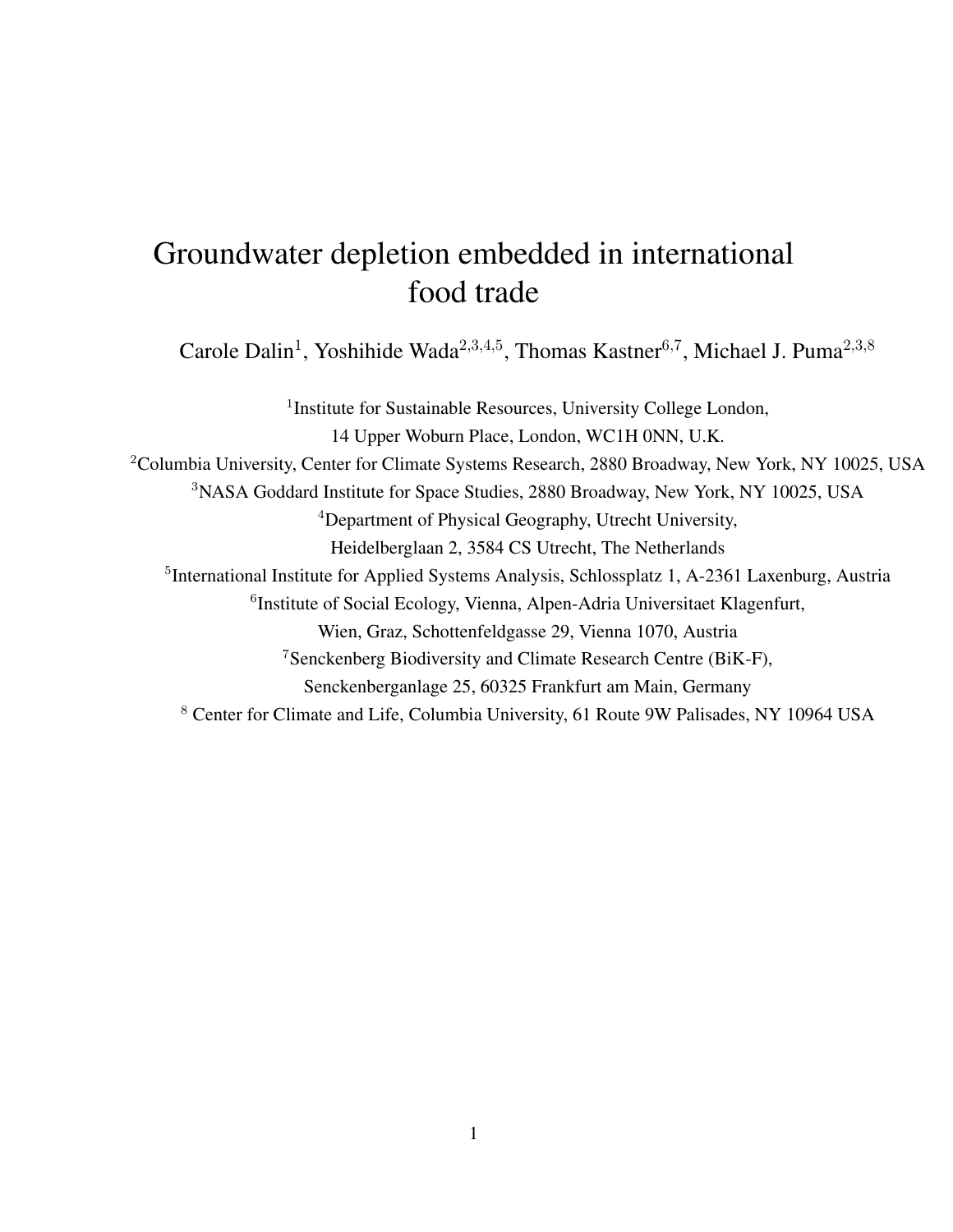Recent hydrological modelling<sup>1</sup> and Earth observations<sup>2,3</sup> have located and quantified alarming rates of groundwater depletion over the world. This is primarily due to water withdrawals for irrigation, $1, 2, 4$  but the connections with their main driver, global food consumption, have not yet been explored. Here we show that approximately eleven percent of non-renewable groundwater use for irrigation is embedded in food trade, of which two thirds are exported by Pakistan, the United States and India alone. We provide the first quantification of depleting groundwater embedded in the world's food trade by combining unique global, crop-specific estimates of non-renewable groundwater abstraction with international food trade data. A vast majority of the world's population lives in countries sourcing nearly all their staple crop imports from partners who deplete groundwater to produce these crops, highlighting risks for global food and water security. Groups of countries are found particularly exposed to these risks as they both produce and import food irrigated from rapidly depleting aquifers, such as the USA, Mexico, Iran and China. These results can help improve the sustainability of global food production and groundwater resources management by identifying priority regions and agricultural products at risk as well as the end-consumers of these products.

Excessive abstraction of groundwater for irrigation is leading to rapid depletion of aquifers in key food-producing regions around the world (e.g. north-western India, the North China Plain, the central USA and California<sup>3,5</sup>). This depletion of the largest liquid freshwater stock on Earth threatens the sustainability of food production, and water and food security, not only locally,<sup>3,5</sup> but also globally via international food trade. Aquifer depletion can also induce significant environmental degradation, such as land subsidence and seawater intrusion. $6,7$  The globalised dimension of groundwater depletion is poorly understood to date because of the lack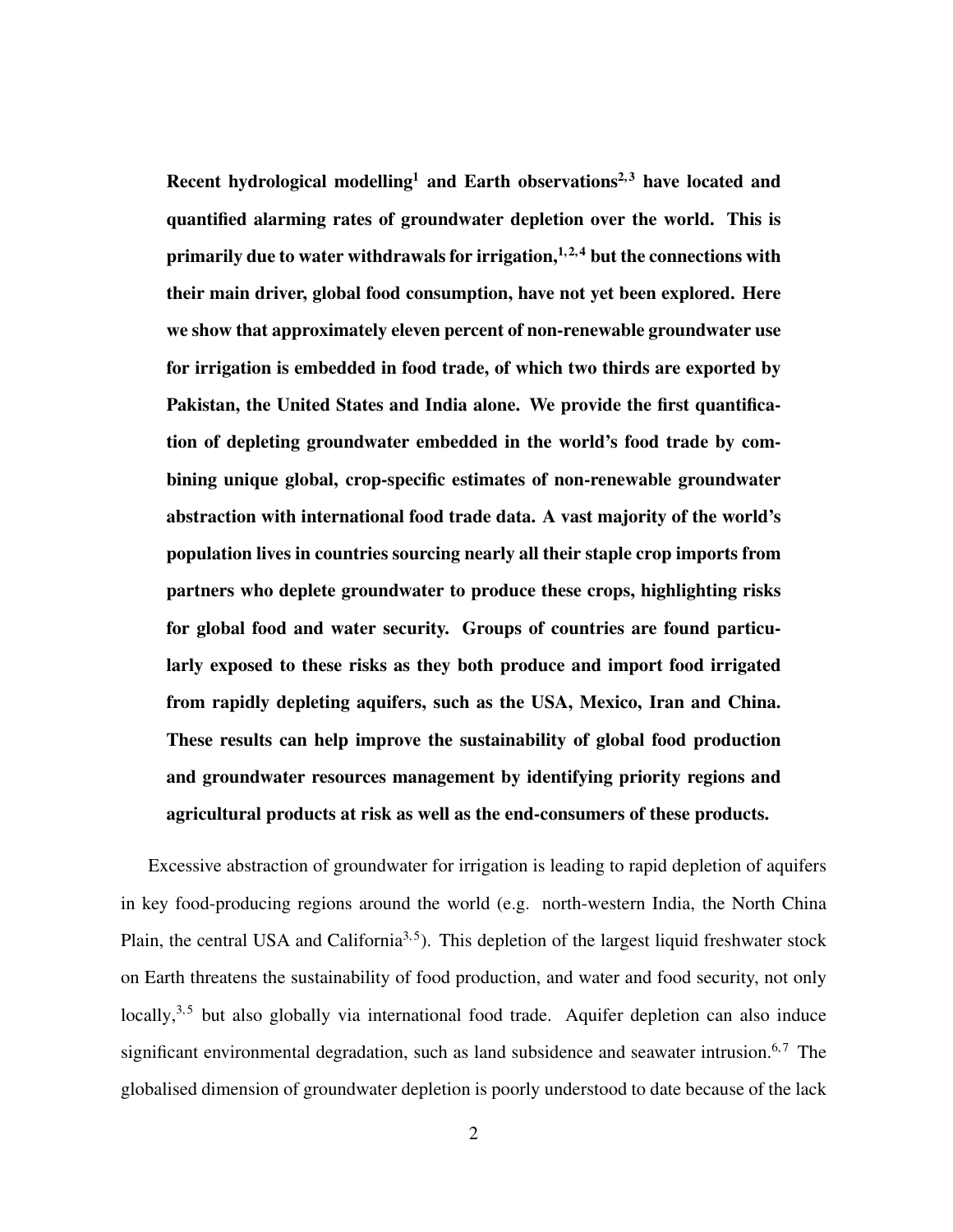of research integrating crop water use, groundwater depletion and international food trade.

Studies of water resources embedded in food trade, $8-11$  or virtual water trade, have sometimes distinguished between blue water (surface water and groundwater) and green water (soil moisture) sources, which can provide additional information on the potential environmental impact of their use (e.g. ref. $^{12, 13}$ ). More recently, indicators of water scarcity have been introduced, $14$  which help evaluate the sustainability of global food supply. However, while the need to integrate recent evaluations of groundwater abstraction with virtual water trade and footprint techniques has been highlighted,<sup>15</sup> groundwater use, in particular *groundwater depletion for irrigation* (GWD), has not been accounted for in global virtual water trade analyses.

Here, we aim to fill this crucial gap in the quantification of the water sustainability of global agriculture and food trade. To do so, we estimate, for the first time, the amount of GWD embedded in the world's food production and international food trade. GWD is defined as the volume of groundwater that is abstracted for irrigation use in excess of the natural recharge rate and irrigation return flow,<sup>5</sup> accounting for environmental flow requirements, and thus corresponds to an unsustainable use of groundwater for crop production. We combine global crop production data<sup>16</sup> with crop-specific estimates of GWD (using the PCR-GLOBWB model<sup>1,5</sup>) for 26 crop classes in years 2000 and 2010 to obtain GWD intensities for each commodity-country pair (Methods equation 1). We then multiply bilateral trade flows<sup>16</sup> of 360 crop commodities by the GWD intensity of this commodity in the country of export to obtain GWD volume embedded in trade (Methods equation 2). Importantly, we apply an origin-tracing algorithm<sup>17</sup> to identify exports flows from intermediary countries and assign them to the original country of production (see Methods). We identify the countries and crops contributing to global GWD, highlight key exporters and end-consumers of these crops irrigated from overexploited aquifers, and point out associated risks for local and global food and water security.

Global GWD has increased by 22% in ten years, from 240  $km^3$  in 2000, when it sustained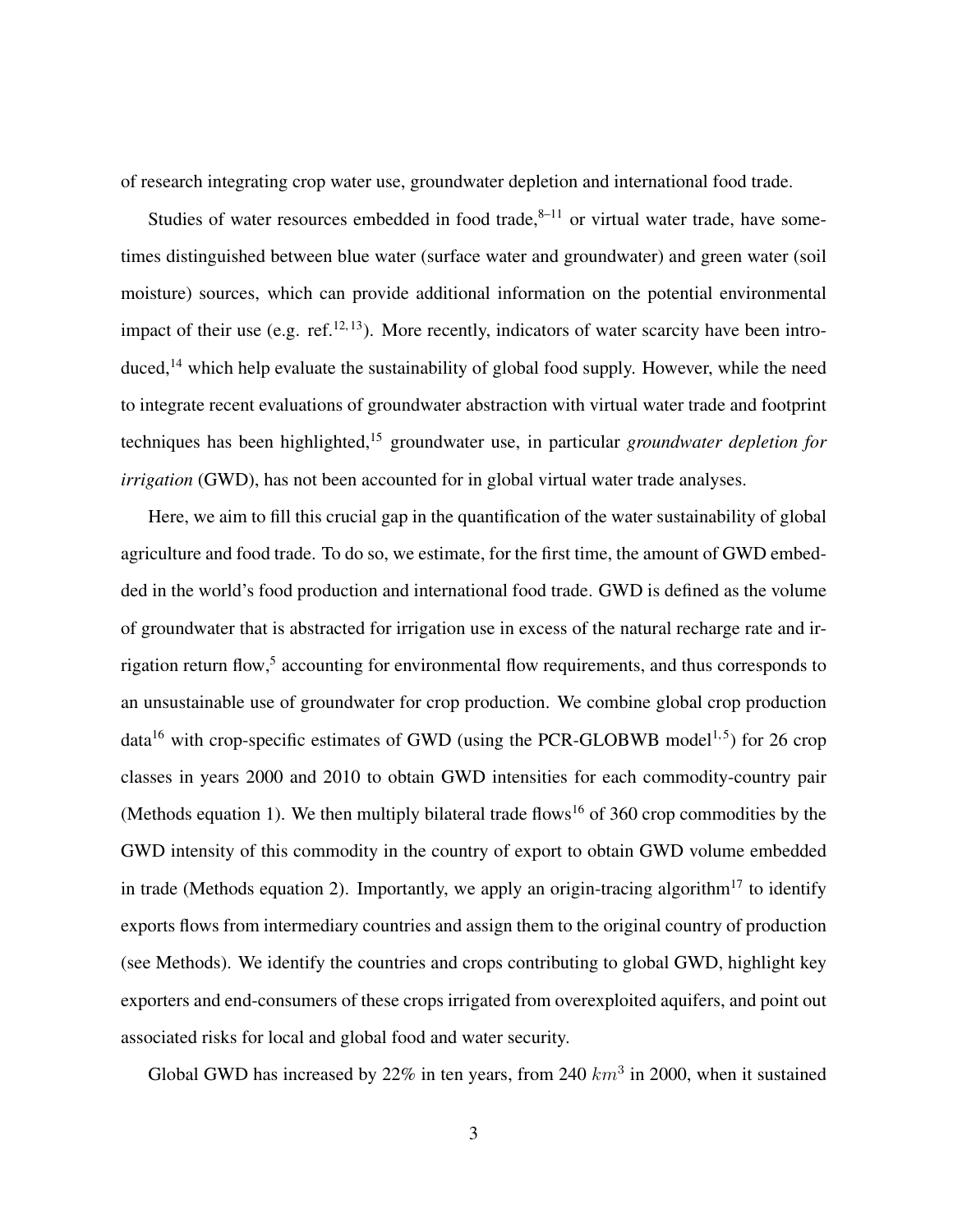20% of the world's irrigation,<sup>5</sup> to 292  $km^3$  in 2010. Over this period, global GWD has increased mostly due to rises in India (23%), China (102%) and the USA (31%, Fig. 2). The commodities analysed here (excluding non-traded ones) account for 241  $km^3$  of GWD (83% of the total) in 2010 . Most GWD is concentrated in a few regions that rely significantly on overexploited aquifers to grow crops, mainly the USA, Mexico, the Middle East and North African region, India, Pakistan and China (Fig. 1-2 and Table 1), including almost all the major breadbaskets and population centers of the planet. The crops leading to the most depletion globally in 2010, both because of their large production and high GWD intensity, are wheat (22% of global GWD, or 65  $km^3/y$ , rice (17%), sugar crops (7%), cotton (7%) and maize (5%). India and Pakistan use the largest volumes of GWD (30% and 11% of global GWD, respectively, Fig. 1, Table 1). India has the largest GWD for wheat and rice (31.3 and 21.3  $km^3/y$ , respectively), and China and the USA dominate GWD for maize (4.7 and 3.0  $km^3/y$ , respectively).

We observe important differences in GWD intensity across regions and crop classes (SI Spreadsheet 1). On average (in countries with GWD), wheat, rice and maize are produced with 812, 199, and 72 liters of GWD per kilogram of crop, respectively. High extremes are found in Kuwait (21,900  $L/kg_{wheat}$ ), Iran (2,100  $L/kg_{rice}$ ) and Saudi Arabia (790  $L/kg_{maize}$ ).

The countries irrigating crops from overexploited aquifers export it in various proportions (Table 1). India keeps most of its large GWD-based crop production for domestic use (only 4% of GWD exported), while the USA, Pakistan and Mexico export significant portions of their GWD-based crop production (42%, 26% and 23%, respectively, Table 1). The exports of Pakistan, the USA and India alone account for more than two thirds of all GWD embedded in food trade (Extended Data Table 3). Pakistan is the largest exporter, with 29% of the global GWD trade volume, followed by the USA (27%) and India (12%, Fig. 3 and Table 1).

Globally, about 11% of GWD (25  $km^3/y$ ) is embedded in international crop trade, while 18% of global crop production is traded internationally. This difference could be due to either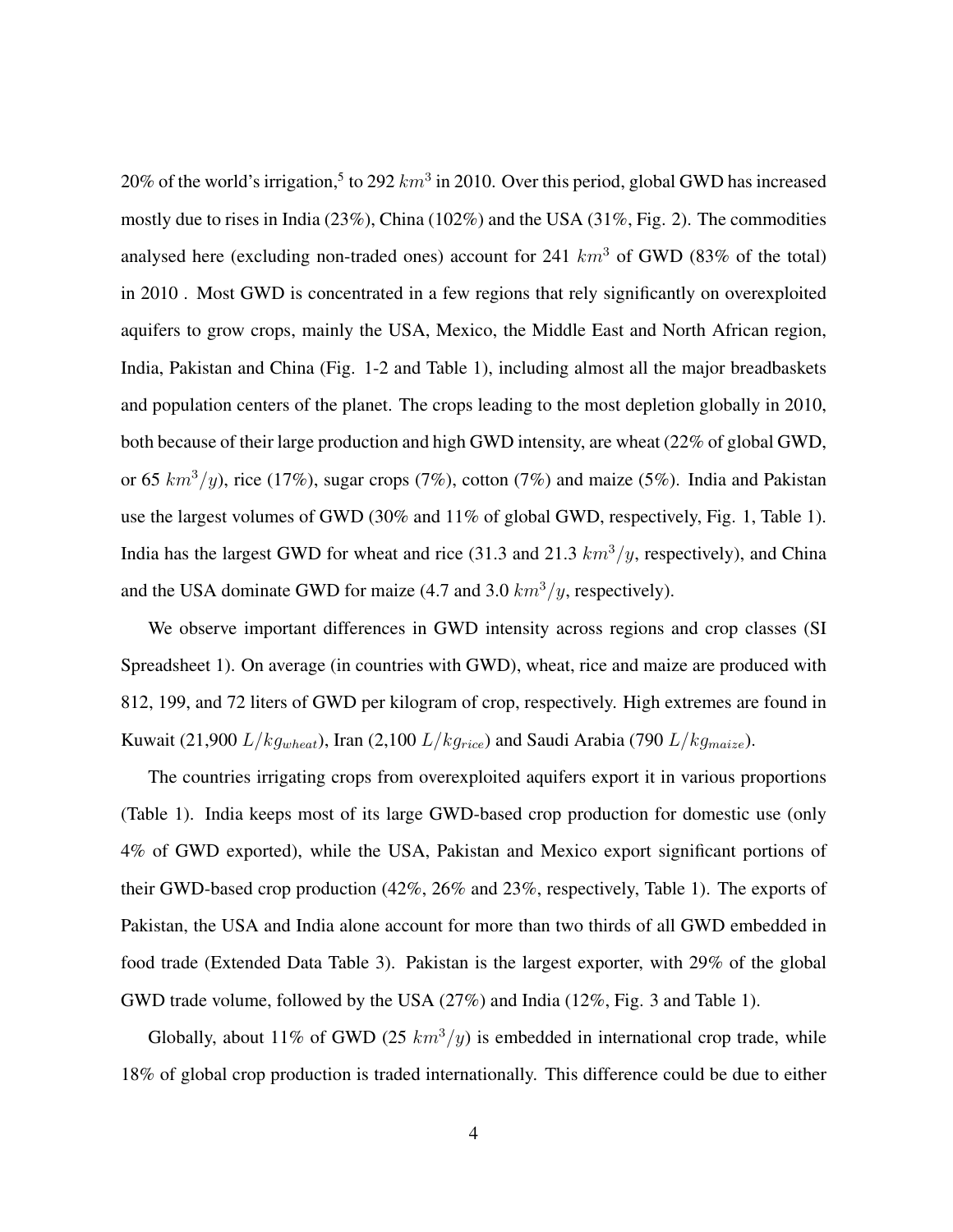crops with relatively smaller GWD intensity being more traded than others, or countries with relatively less GWD exporting more than other countries.

Individual crops contributing most to global GWD transfers are rice (29%), followed by wheat (12%), cotton (11%), maize (4%) and soybeans (3%). Citrus crops and sugar crops account for 5% of GWD transfers each. The majority of Pakistan's GWD exports are embedded in rice (82%), mostly to Iran (about 14%), Saudi Arabia, Bangladesh and Kenya. USA's exports to its three main partners (China, Mexico and Japan) are much more diverse than Pakistan's, with the dominant commodity being cotton (24% of GWD exports), followed by wheat (16%), maize (10%) and soybeans (9%). Even though most of India's GWD is for domestic consumption, India is still the third largest GWD exporter (Table 1), primarily via rice (25%) and cotton (24%), mainly to China. While soybean exports from the USA to China, which have quickly grown due to feed demand in China, have been highlighted as water-efficient, $11, 19$  we find that they still induce 65% of GWD for soybean in the USA. This highlights the importance of including water sustainability and not just water productivity in virtual water trade analysis.

The major importers of GWD via crops include China (9% of global GWD trade), the USA, Iran, Mexico, Japan, Saudi Arabia, Canada, Bangladesh, the UK and Iraq (Fig. 3, Extended Data Table 3). The vast majority of China's GWD imports (about 47% cotton and 14% soybeans) originate from the USA and India. Japan also imports significant GWD from the USA (about 23% maize and 17% wheat).

When considering exports per capita, Israel and Moldova replace India and Turkey among the ten largest GWD exporters (Extended Data Fig. 2 and Table 4). Five countries in the Middle East are among the top ten importers of GWD per capita (40-150  $m^3/capita/y$ , Extended Data Fig. 3 and Table 5), highlighting the important dependence of this region on non-renewable groundwater for food imports.

Countries exporting GWD-based food (e.g. the USA, Pakistan, Italy and Mexico) may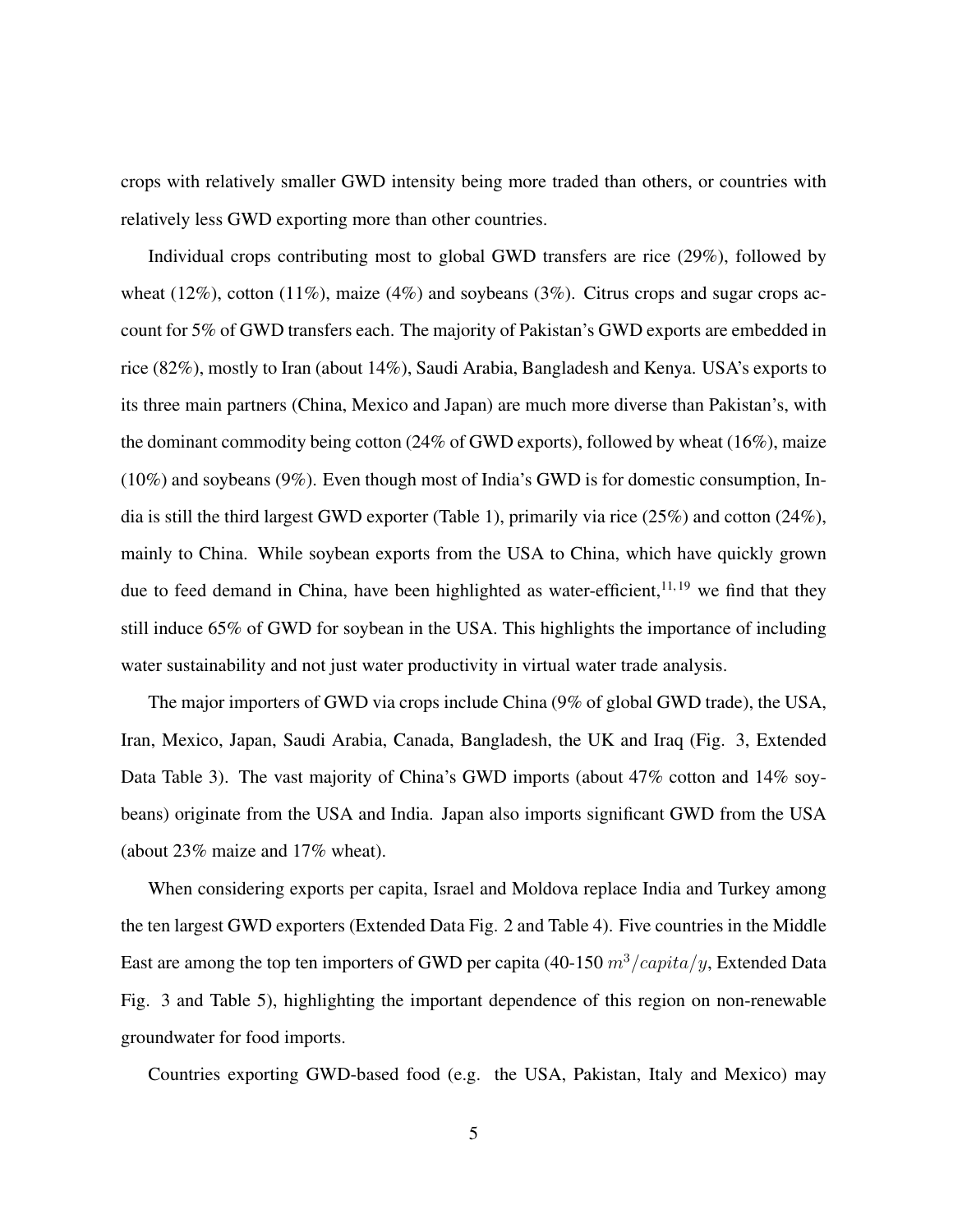benefit in terms of trade, but this may not be viable in the long term due to the unsustainable use of aquifers currently supporting these exports. Importers, while saving domestic water, may be exposed to sustainability risk in their food supply, and could have some responsibility in the environmental damage and reduced water availability of their trade partners. Importantly, some importers are also water scarce themselves, and may not be able to substitute imports with locally irrigated food. Along with supply-side adaptation, consumers of GWD-based products could also consider demand-side changes, e.g. reducing meat consumption or food waste.<sup>20, 21</sup>

Five of the ten countries with the most GWD, the USA, Mexico, Iran, Saudi Arabia and China, are also top importers of GWD via food trade (Fig. 2, Table 1 and Extended Data Table 3). Importantly, these key countries import or export crops irrigated from the world's most stressed aquifer systems. The food production relying on these aquifers is particularly unsustainable as the extraction rates are 20 to 50 times higher than required for sustainable groundwater use.<sup>15</sup> For example, Iran mainly imports rice form Pakistan irrigated from the Upper Ganges and Lower Indus aquifers (overexploited by factors of 54.2 and 18.4, respectively) and exports perennial crops irrigated from the Persian aquifer (overexploitation factor 19.7) to neighbouring Iraq. Similarly, the USA imports about 1.5 times as much GWD from Mexico (mainly via citrus and sugar crops) as it exports there (mainly via cotton and maize, Fig. 3). These regions are hotspots of water and food security risks related to GWD, as an exhaustion of these threatened aquifers would impact food supply both domestically and in their waterstressed trade partners. Furthermore, these risks are shared with many other countries via trade linkages. Indeed, we find that large parts of the world's population live in countries that source 90% or more of their staple crops imports from partners depleting groundwater to produce these crops: 89% of the population for sunflower, three quarters for maize, and a third for wheat and rice (Extended Data Table 6). Even though some countries with GWD only use it for a small part of their agricultural production, an exhaustion of currently overexploited aquifers repre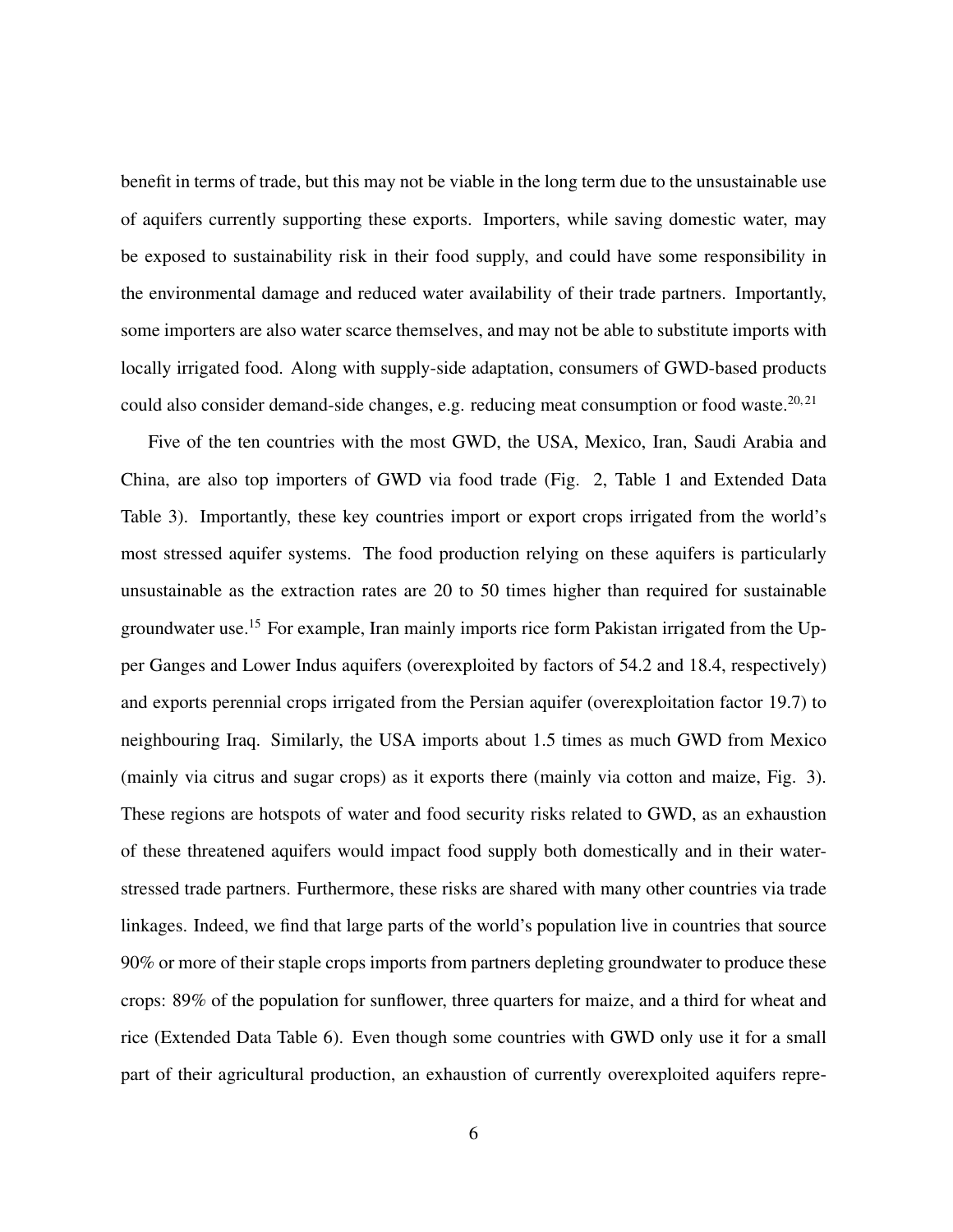sents a considerable risk for the global food supply, as it could also affect imports of a majority of people.

Projections of food demand and water availability<sup>16,22</sup> suggest that GWD will continue to increase in the absence of targeted measures. Pakistan's rice exports have more than quadrupled from 1990-2010 and draw about a quarter of the country's GWD in 2010. Increasing rice demand abroad has likely played a considerable role in depleting this country's aquifers, and accelerated depletion seems probable given projected population growth in both Pakistan (by  $82\%$  from 2010 to  $2050^{23}$ ) and its importing partner countries (e.g. Kenya, Bangladesh and Iran, by 137%, 33% and 25%, respectively<sup>23</sup>).

GWD exports of top exporters have significantly increased from 2000-2010 (2-fold in India, by 70% in Pakistan and 57% in the USA), and the largest increase in GWD imports (3 fold) occurred in China, mainly originating from the USA and India (Table 1, Fig. 2-3 and Extended Data Fig. 1). Projected population growth in China until 2030, and changing diets requiring soybeans for animal feed<sup>11</sup> will likely further increase GWD for soybeans in the USA in the next decades. Surface water availability is expected to become more variable with climate change and the depletion of groundwater reserves will make it more difficult for agricultural regions to buffer these variations. Moreover, water availability is predicted to decline particularly in northern Pakistan and Iran,<sup>22</sup> regions which already rely on non-renewable groundwater for irrigation.

We note that while we use state-of-the-art techniques for groundwater depletion estimates, which have been extensively validated (see Methods), further work is required to reduce the associated uncertainties.<sup>1</sup> Besides, further modelling efforts are needed to project the exhaustion time of aquifers and establish trends based on future water supply and demand patterns.

Our results, identifying regions, crops and trade relationships most reliant on overexploited aquifers, can help target efforts to improve the sustainability of water use and food production.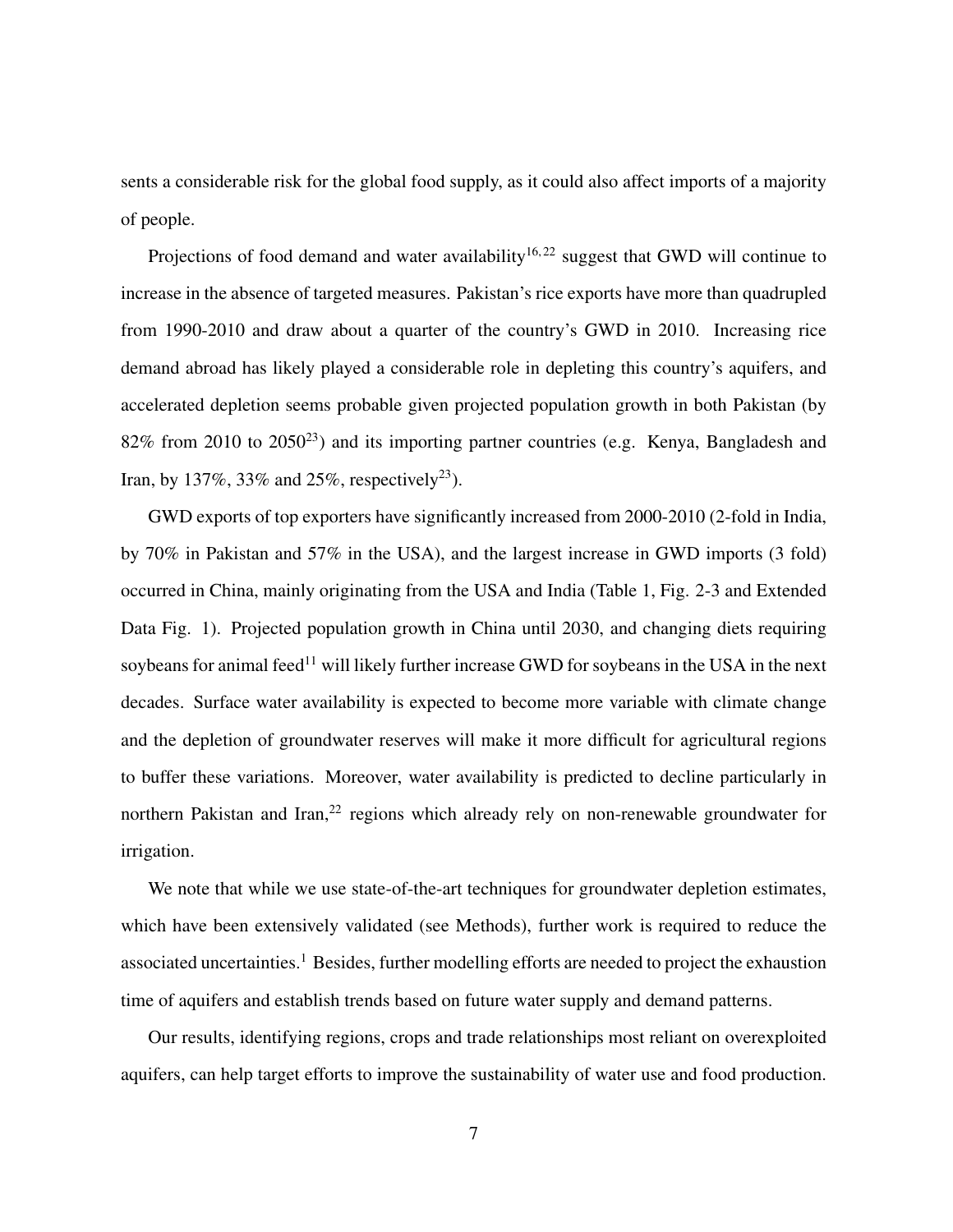Solutions to minimize GWD could include, in the producing countries, water saving strategies<sup>24</sup> such as improving irrigation efficiency and growing more drought resistant crops, together with targeted measures, such as metering and regulation of groundwater pumping. These policy efforts need to be further supported by local analysis considering socio-economic, cultural and environmental aspects.<sup>25</sup> We also identify importing countries, which should support sustainable irrigation practices in their trade partners.

## **References**

- 1. Wada, Y., Wisser, D., and Bierkens, M. Global modeling of withdrawal, allocation and consumptive use of surface water and groundwater resources. *Earth Syst. Dynam.* 5, 15–40 (2014).
- 2. Rodell, M., Velicogna, I., and Famiglietti, J. S. Satellite-based estimates of groundwater depletion in india. *Nature* 460, 999–1002 (2009).
- 3. Famiglietti, J. The global groundwater crisis. *Nature Clim. Change* 4(11), 945–948 (2014).
- 4. Scanlon, B. R., Faunt, C. C., Longuevergne, L., Reedy, R. C., Alley, W. M., McGuire, V. L., and McMahon, P. B. Groundwater depletion and sustainability of irrigation in the us high plains and central valley. *Proc. Nat. Acad. Sci.* 109(24), 9320–9325 (2012).
- 5. Wada, Y., van Beek, L., and Bierkens, M. Nonsustainable groundwater sustaining irrigation: a global assessment. *Water Resour. Res.* 48(W00L06) (2012).
- 6. Bouwer, H. Land subsidence and cracking due to ground-water depletion. *Ground Water* 15(5), 358–364 (1977).
- 7. Konikow, L. F. and Kendy, E. Groundwater depletion: A global problem. *Hydrogeol. J.* 13, 317–320 (2005).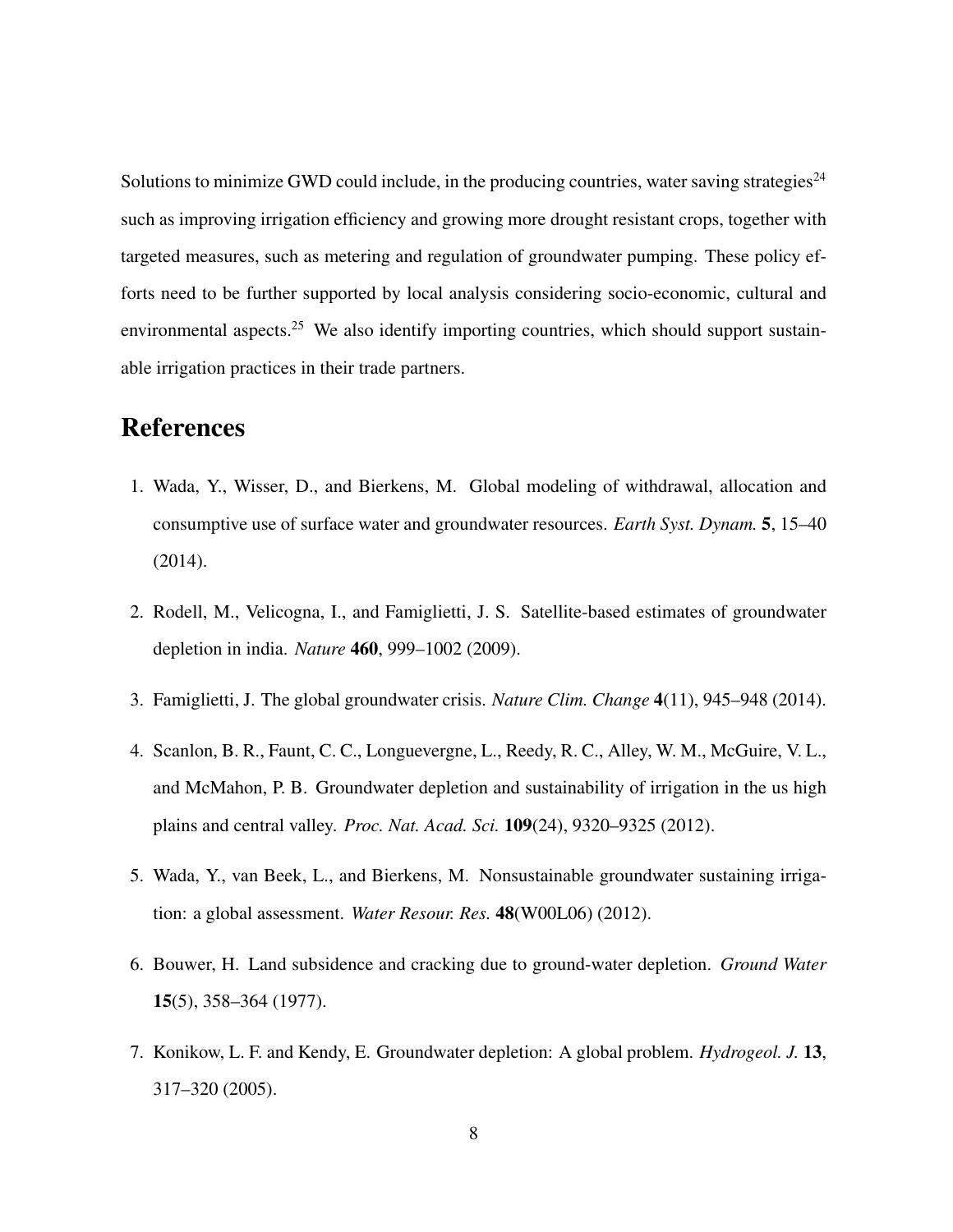- 8. Chapagain, A. K., Hoekstra, A., and Savenije, H. Water saving through international trade of agricultural products. *Hydrol. Earth Sys. Sci.* 10, 455–468 (2006).
- 9. Hanasaki, N., Inuzuka, T., Kanae, S., and Oki, T. An estimation of global virtual water flow and sources of water withdrawal for major crops and livestock products using a global hydrological model. *J. Hydrol.* 384(3-4), 232–244 (2010).
- 10. Konar, M., Dalin, C., Suweis, S., Hanasaki, N., Rinaldo, A., and Rodriguez-Iturbe, I. Water for food: The global virtual water trade network. *Water Resour. Res.* 47(5) (2011).
- 11. Dalin, C., Konar, M., Hanasaki, N., Rinaldo, A., and Rodriguez-Iturbe, I. Evolution of the global virtual water trade network. *Proc. Nat. Acad. Sci.* 109(16), 5989–5994 (2012).
- 12. Konar, M., Dalin, C., Hanasaki, N., Rinaldo, A., and Rodriguez-Iturbe, I. Temporal dynamics of blue and green virtual water trade networks. *Water Resour. Res.* 48(7) (2012).
- 13. Marston, L., Konar, M., Cai, X., and Troy, T. J. Virtual groundwater transfers from overexploited aquifers in the united states. *Proc. Nat. Acad. Sci.* 112(28), 8561–8566 (2015).
- 14. Mekonnen, M. M. and Hoekstra, A. Y. Four billion people facing severe water scarcity. *Science Advances* 2(2) (2016).
- 15. Gleeson, T., Wada, Y., Bierkens, M. F. P., and van Beek, L. P. H. Water balance of global aquifers revealed by groundwater footprint. *Nature* 488, 197–200 (2012).
- 16. FAO. Faostat online database. *FAOSTAT Online Database* (2015).
- 17. Kastner, T., Kastner, M., and Nonhebel, S. Tracing distant environmental impacts of agricultural products from a consumer perspective. *Ecol. Econ.* 70(6), 1032 – 1040 (2011).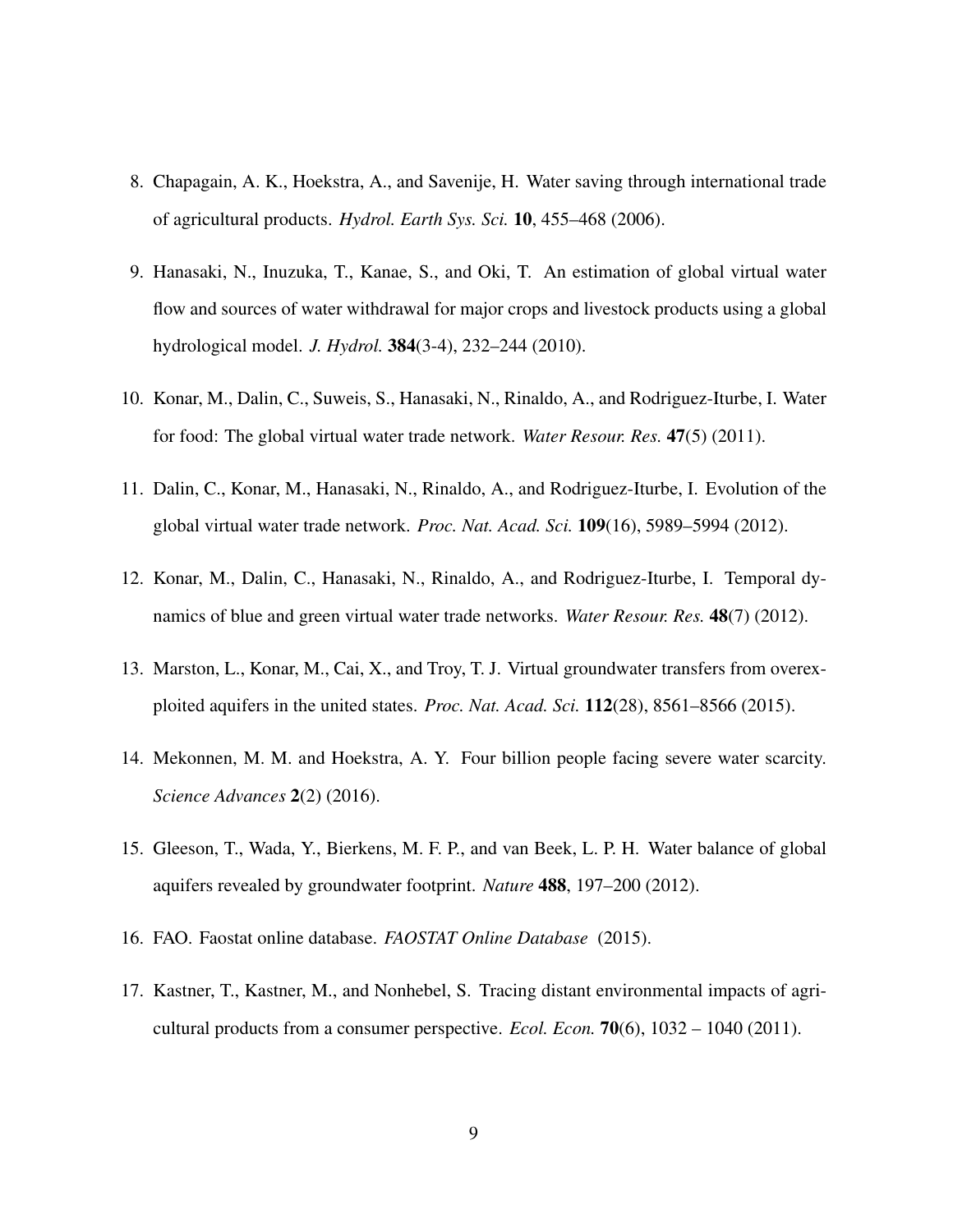- 18. Dalin, C. and Conway, D. Water resources transfers through southern african food trade: water efficiency and climate signals. *Environ. Res. Lett.* 11(1), 015005 (2016).
- 19. Dalin, C., Hanasaki, N., Qiu, H., Mauzerall, D., and Rodriguez-Iturbe, I. Water resources transfers through chinese interprovincial and foreign food trade. *Proc. Nat. Acad. Sci.* 111(27), 9774–9779 (2014).
- 20. Jalava, M., Kummu, M., Porkka, M., Siebert, S., and Varis, O. Diet change a solution to reduce water use? *Environ. Res. Lett.* 9(7), 074016 (2014).
- 21. Vanham, D., Bouraoui, F., Leip, A., Grizzetti, and Bidoglio, G. Lost water and nitrogen resources due to eu consumer food waste. *Environ. Res. Lett.* 10(8), 084008 (2015).
- 22. Schewe, J., Heinke, J., Gerten, D., Haddeland, I., Arnell, N. W., and etal. Multimodel assessment of water scarcity under climate change. *Proc. Nat. Acad. Sci.* 111(9), 3245– 3250 (2014).
- 23. WorldBank. World bank databank. *http://databank.worldbank.org/data/home.aspx* (2016).
- 24. Wada, Y., Gleeson, T., and Esnault, L. Wedge approach to water stress. *Nature Geosci.* 7(9), 615–617 (2014).
- 25. Aldaya, M. M., Martínez-Santos, P., and Llamas, M. R. Incorporating the water footprint and virtual water into policy: Reflections from the mancha occidental region, spain. *Water Resources Management* 24(5), 941–958 (2010).
- 26. Siebert, S. and Doll, P. Quantifying blue and green virtual water contents in global crop production as well as potential production losses without irrigation. *J Hydrol* 384, 198–217 (2010).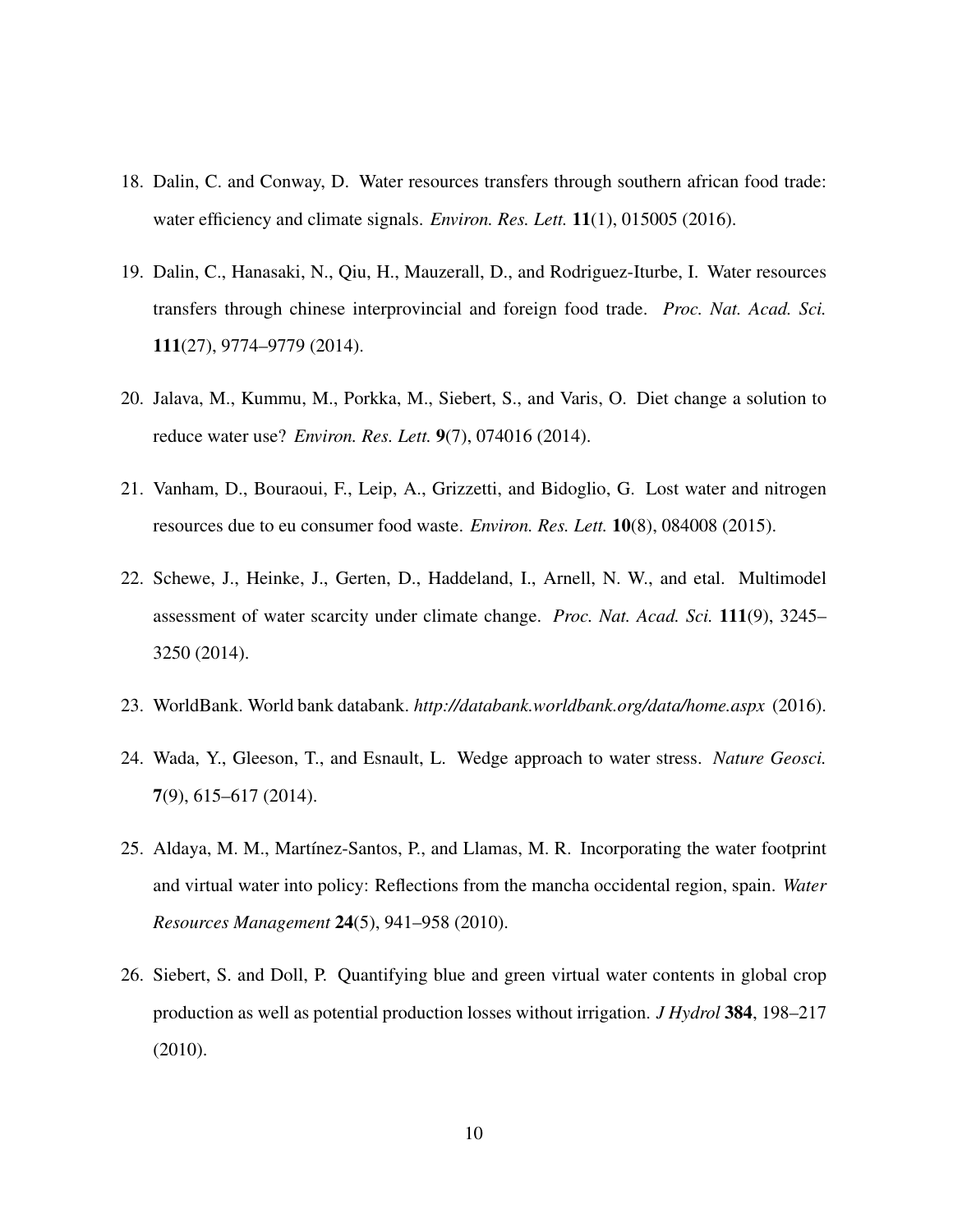- 27. Portmann, F., Siebert, S., and Doll, P. Mirca2000 global monthly irrigated and rainfed crop areas around the year 2000: A new high-resolution data set for agricultural and hydrological modeling. *Global Biogeochem. Cycles* 24(GB1011) (2010).
- 28. Wada, Y., van Beek, L., Weiland, F. C. S., Chao, B. F., Wu, Y.-H., and Bierkens, M. Past and future contribution of global groundwater depletion to sea-level rise. *Geophys. Res. Lett.* 39, L09402 (2012).
- 29. Rohwer, J., Gerten, D., and Lucht, W. *Development of functional types of irrigation for improved global crop modelling*. Number 104. Institute for Climate Impact Research, Potsdam, Germany, (2007).
- 30. Wada, Y., van Beek, L., and Bierkens, M. Modelling global water stress of the recent past: on the relative importance of trends in water demand and climate variability. *Hydrol. Earth Syst. Sci* 15, 3785–3808 (2011).
- 31. FAO. *Technical Conversion Factors for Agricultural Commodities*. FAO Rome, (Accessed January 2015).
- 32. Kastner, T., Karl-Heinz, E., and Haberl, H. Rapid growth in agricultural trade: effects on global area efficiency and the role of management. *Environ. Res. Lett.* 9, 034015 (2014).

Supplementary Information Supplementary Information is linked to the online version of the paper at www.nature.com/nature.

Acknowledgements C.D. acknowledges the funding support of the Belmont Forum (SA-HEWS project, NERC NE/L008785/1), the Economic and Social Research Council through the Centre for Climate Change Economics and Policy, and the Natural Environment Research Council Fellowship (NERC NE/N01524X/1). T.K. is supported by the European Research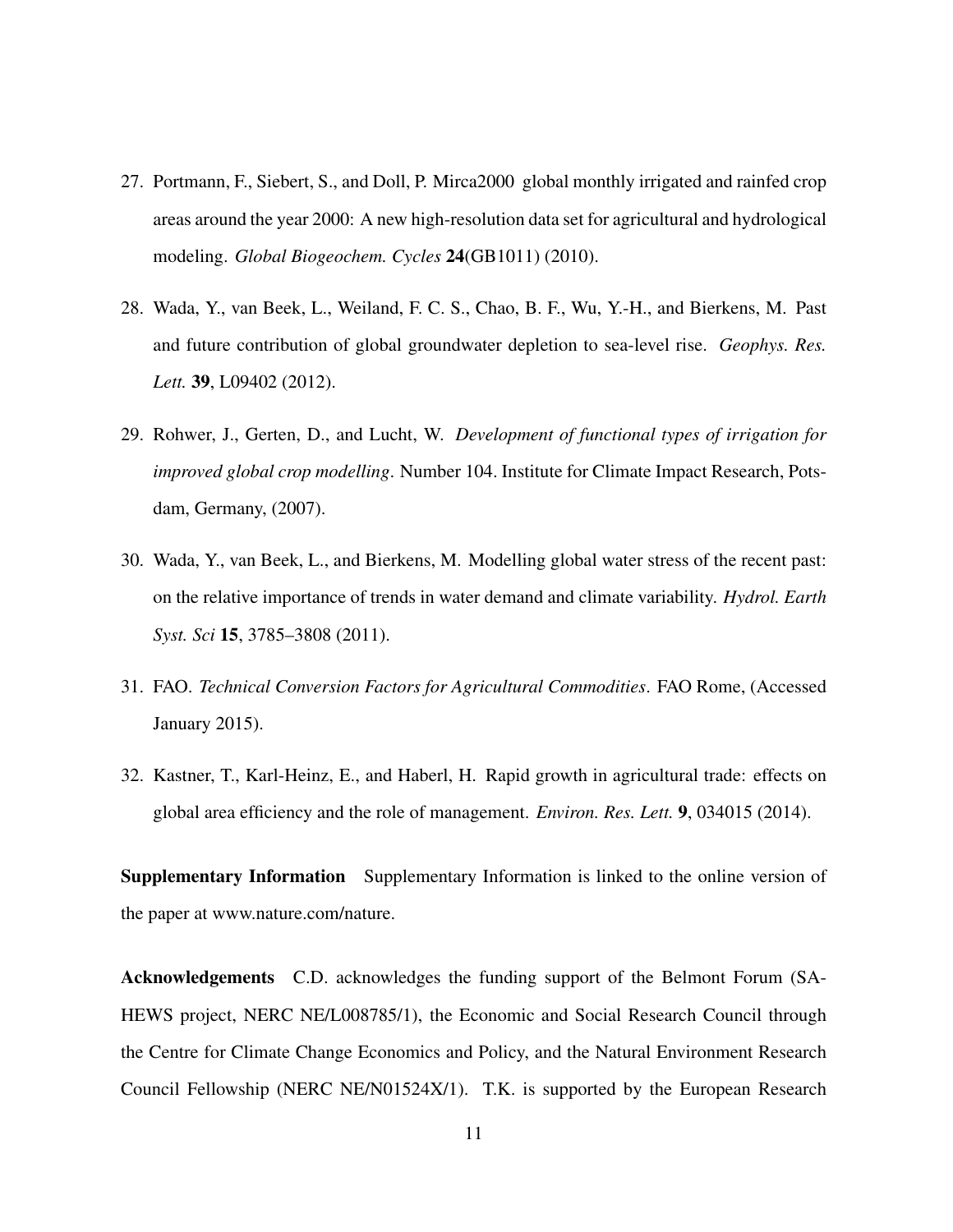Council Starting Grant LUISE (263522). M.J.P. acknowledges fellowship support from the Columbia University Center for Climate and Life. Y. W. is supported by Japan Society for the Promotion of Science (JSPS) Oversea Research Fellowship (grant no. JSPS-2014-878).

Author Contribution C.D., Y.W. and M.J.P. designed the research. Y.W. carried out the simulation to estimate non-renewable groundwater abstraction per crop class. T.K., M.J.P. and C.D. processed the trade data. C.D. performed the analysis. C.D. wrote the paper with help from Y.W., M.J.P. and T.K..

Author Information We declare no competing financial interest. Reprints and permissions information is available at www.nature.com/reprints. Correspondence and requests for materials should be addressed to c.dalin@ucl.ac.uk.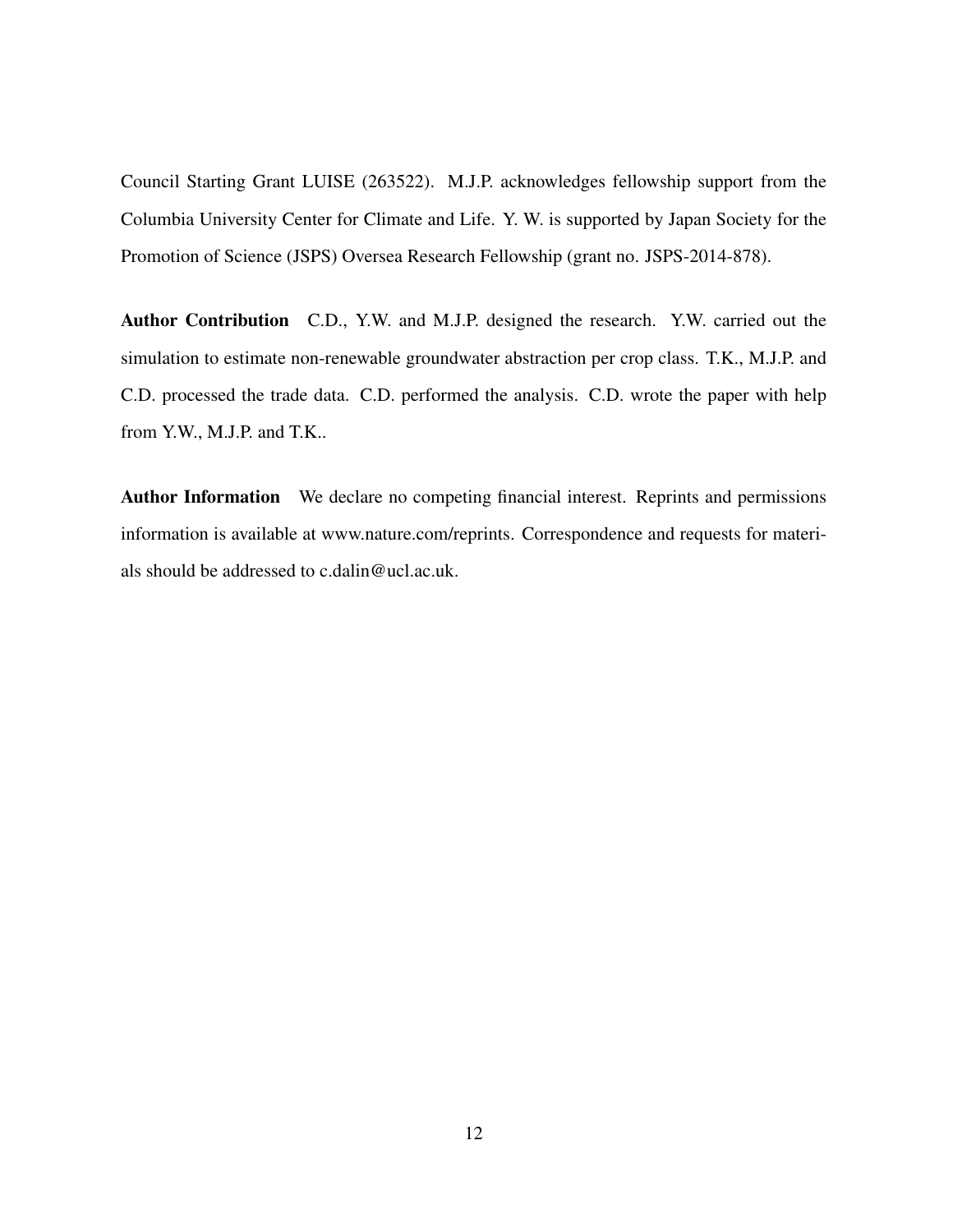| <b>Year</b> | Rank                    | Name         | $GWP(km^3/y)$  | $%$ world | GWI $(km^3/y)$   | % natl GWcons | GWE $(km^3/y)$ | % natl GWP |
|-------------|-------------------------|--------------|----------------|-----------|------------------|---------------|----------------|------------|
| 2010        |                         |              |                |           |                  |               |                |            |
|             | 1                       | India        | 73.5           | 33.9      | $0.2\,$          | 0.3           | $\mathfrak{Z}$ | 4          |
|             | $\overline{\mathbf{c}}$ | Iran         | 33.3           | 15.4      | 1.4              | 4.2           | 1.2            | 3.5        |
|             | $\overline{\mathbf{3}}$ | Pakistan     | 27.5           | 12.7      | 0.2              | 1.2           | 7.3            | 26.4       |
|             | 4                       | China        | 24             | 11.1      | 2.2              | 8.5           | 0.3            | 1.1        |
|             | 5                       | <b>USA</b>   | 16.2           | 7.5       | 1.7              | 15.3          | 6.9            | 42.4       |
|             | 6                       | Saudi Arabia | 12.5           | 5.7       | $0.8\,$          | 6             | $0.4\,$        | 3.5        |
|             | 7                       | Mexico       | 11.1           | 5.1       | 1                | 10.6          | 2.5            | 22.6       |
|             | 8                       | Libya        | 2.5            | 1.1       | 0.1              | 2.4           | $\theta$       | 0.1        |
|             | 9                       | Turkey       | $\overline{c}$ | 0.9       | 0.5              | 22.6          | 0.4            | 18         |
|             | 10                      | Italy        | $\overline{2}$ | 0.9       | 0.5              | 27.9          | 0.8            | 39.2       |
|             |                         | Total top 10 | 204.6          | 84.8      | 8.6              | 4.5           | 22.8           | 11.1       |
|             |                         | Total world  | 241.4          | 100       | 25.6             | NA            | 25.6           | <b>NA</b>  |
| 2000        |                         |              |                |           |                  |               |                |            |
|             | 1                       | India        | 58.9           | 33        | 0.8              | 1.4           | 1.5            | 2.6        |
|             | $\overline{c}$          | Iran         | 28.4           | 15.9      | 0.3              | 1.1           | 2.2            | 7.7        |
|             | 3                       | Pakistan     | 23.9           | 13.4      | 0.3              | 1.4           | 4.3            | 18.1       |
|             | 4                       | Saudi Arabia | 13.6           | 7.6       | 0.5              | 3.3           | 0.3            | 2.1        |
|             | 5                       | <b>USA</b>   | 12.9           | 7.2       | 0.9              | 9.8           | 4.4            | 33.9       |
|             | 6                       | China        | 11.8           | 6.6       | $0.8\,$          | 6.7           | 0.3            | 2.6        |
|             | 7                       | Mexico       | 11.4           | 6.4       | 0.9              | 8.2           | 1.6            | 14.2       |
|             | 8                       | Libya        | 2.7            | 1.5       | $\overline{0}$   | 1.3           | 0.1            | 2.5        |
|             | 9                       | Turkey       | 1.6            | 0.9       | 0.3              | 16.1          | 0.3            | 15.7       |
|             | 10                      | Bulgaria     | 1.5            | 0.8       | $\boldsymbol{0}$ | 1.1           | 0.3            | 18.7       |
|             |                         | Total top 10 | 166.7          | 85.6      | 4.8              | 3.1           | 15.3           | 9.2        |
|             |                         | Total world  | 194.7          | 100       | 17.7             | <b>NA</b>     | 17.7           | <b>NA</b>  |

Table 1: Groundwater depletion embedded in food balance for ten countries with most depletion for irrigation in years 2000 and 2010. Groundwater depletion in national food production (GWP), imports (GWI) and exports (GWE), and corresponding fractions of GWD in global food production (% world), national food consumption (% natl GWcons) and national food production (% natl GWP), respectively. We also show totals for these 10 countries and for the world.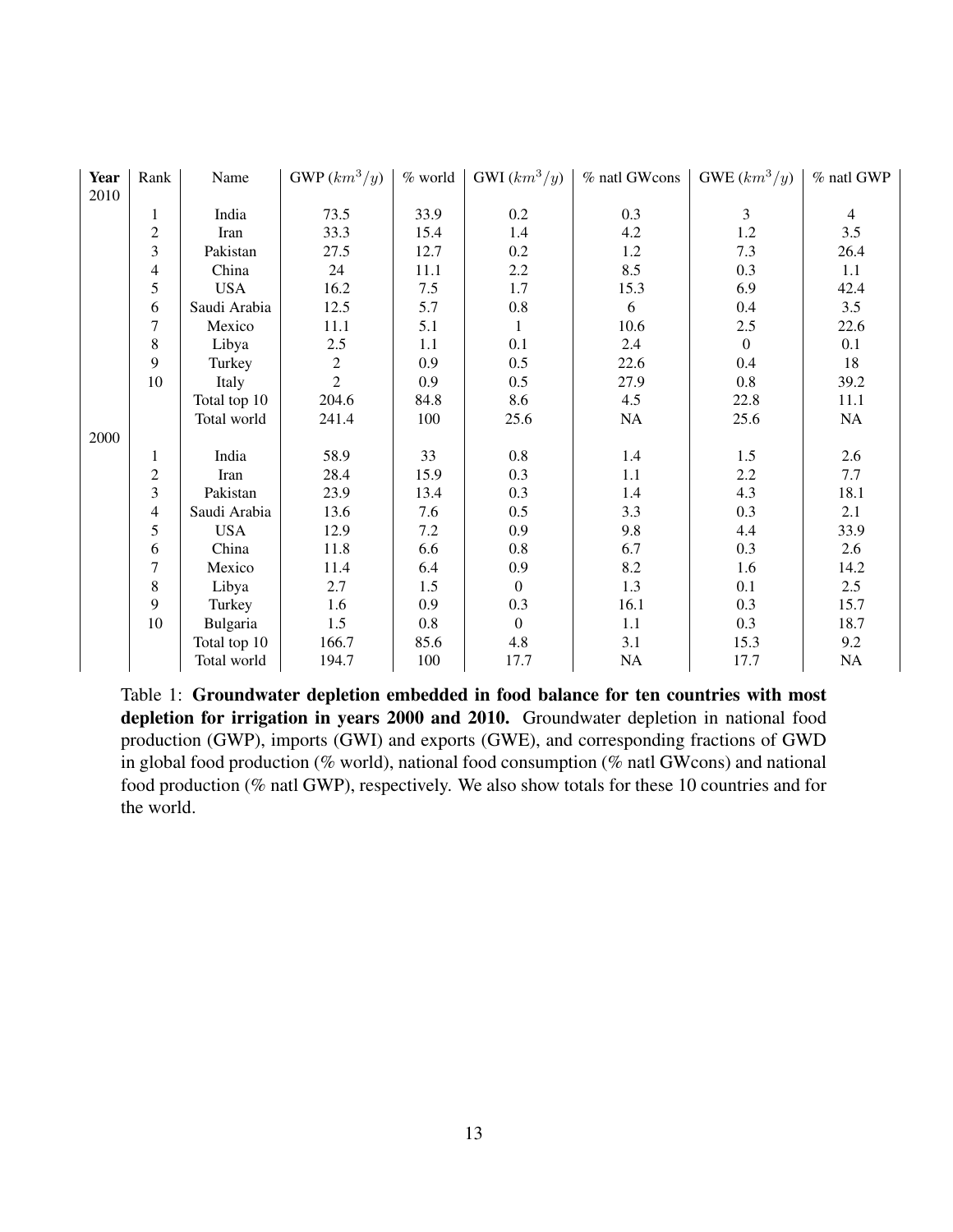Figure 1: Crop specific contribution to groundwater depletion worldwide in 2010. The pie charts show fractions of groundwater depletion for irrigation (GWD) of major crops by country, and their sizes indicate total GWD volume. The background map shows groundwater stress index (corresponding to overexploitation when larger than one) of major aquifers.<sup>15</sup> Some countries have overexploited aquifers but no pie chart because groundwater use is not primarily related to irrigation. Underlined font indicates cases where pie charts are displaced for clarity.

Figure 2: Groundwater depletion associated with national crop production and consumption of major traders in (a) 2010 and (b) 2000. The top ten importers of GWD are shown in bold font and the top ten exporters of GWD are underlined.

Figure 3: Embedded groundwater depletion in international trade of crop commodities in 2010. Volumes in  $km^3/y$ . The top ten importers are shown in bold font and the top ten exporters are underlined. Ribbons' colors indicate the country of export. Note that, for clarity, we only display the links with a weight of at least 1% that of the largest link (i.e. the top 1.8% links which account for 81% of total flow and involve 71 countries).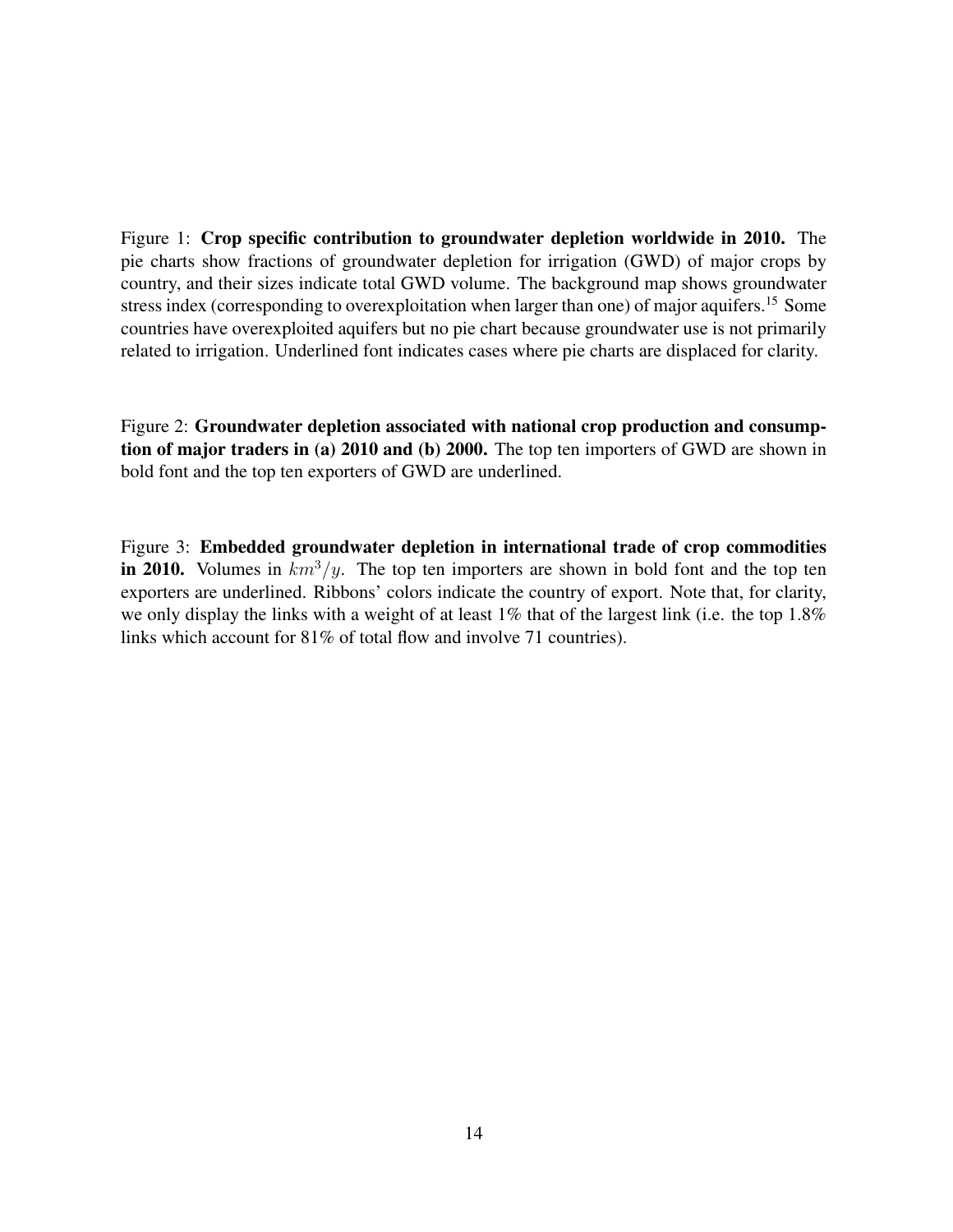## **Methods**

#### Simulation of nonrenewable groundwater abstraction for crop water use

Water used by irrigated crops is obtained from three sources: local precipitation contributing to soil moisture available for root water uptake (i.e. green water), irrigation water taken from rivers, lakes, reservoirs, wetlands and renewable groundwater, and irrigation water abstracted from nonrenewable groundwater.<sup>26</sup>

Here, we explicitly quantify globally the amount of nonrenewable groundwater abstraction to sustain current irrigation practice (GWD) separately for 26 crop types based on the MIRCA2000 dataset, $^{27}$  for years 2000 and 2010. Irrigated cropland areas from MIRCA2000 are scaled to year 2010 based on national irrigated cropland areas annual data.<sup>16</sup> We use a global hydrological and water resources model<sup>1,5</sup> to simulate crop water use for the 26 irrigated crop types, and available blue and green water to meet this demand at a 0.5 degree spatial resolution, i.e. about 50km at the equator. In order to distinguish nonrenewable groundwater abstraction from renewable water sources, we keep track of the amount of groundwater pumped for each irrigated crop on the basis of crop growing areas and seasons, including multicropping practices and considering sub-grid variability of different crop types. We subsequently compare this amount with simulated groundwater recharge to estimate nonrenewable groundwater that is withdrawn for separate crops. We then obtain country-level groundwater depletion  $NRGW(i, K, n)$  (in  $kg_{water}$ ) per crop class K in each country i and year n by summing the gridded groundwater depletion per crop class over the grid cells within the country's boundaries. All model simulations by PCR-GLOBWB have been conducted at the 0.5 degree resolution, including groundwater depletion, groundwater recharge, and irrigation return flow. The results have then been aggregated to the country scale to match the trade data.

Note that groundwater recharge used in this calculation is based on a long-term average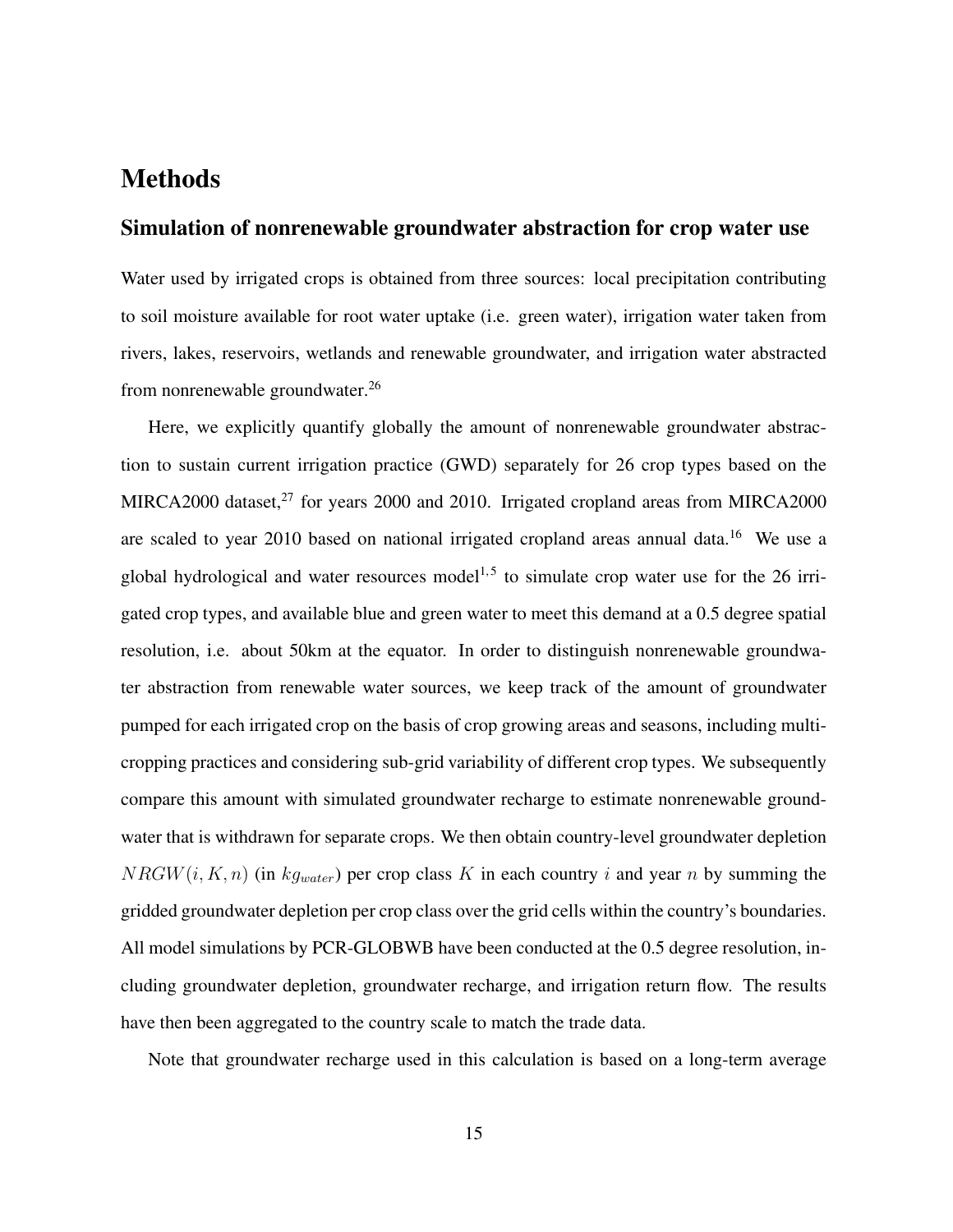$(1960-2010)$ ,<sup>5,28</sup> which reduces potentially large inter-annual variability. Besides, natural groundwater recharge from precipitation is averaged over each grid cell, but return flow from irrigation is simulated for separate crop areas of each grid cell. For example, higher return flow occurs from the rice growing fraction of the grid cell compared to other crop growing fractions (e.g., wheat, maize) due to flooding irrigation practice. Irrigation return flow, i.e. percolation losses from irrigation water supply, is constrained by the reported country-specific loss factor based on ref,<sup>29</sup> where different irrigation types (e.g., flooding irrigation, sprinkler, and drip) and the associated conveyance and management loss factors are considered.

We also note that the global model used to estimate groundwater depletion has been extensively validated in earlier work. For example, simulated river discharge, total water storage, total water withdrawal and total consumptive water use, and surface and groundwater withdrawal have been validated against GRDC discharge station data (more than 3000 stations), GRACE satellite observations, country statistics from FAO AQUASTAT, EUROSTAT, USGS, Indian, Chinese, and Mexican national government statistics, respectively.<sup>1,5,28,30</sup> These comparisons show good agreement for river discharge and total water storage ( $R^2$  greater than 0.8) for most of the catchments of the world. For water use, comparison with the reported value per country also shows a good agreement from 1970 to 2010 with  $R^2$  being over 0.95. Although the correlations are high for most countries, deviations are relatively large (more than 20%) for several countries like Iraq, Lithuania, Puerto Rico, Mali, Djibouti and Bhutan. However, these countries have negligible groundwater depletion and the overall impact on GWD embedded in trade flows is thus very limited.

Estimated groundwater depletion has also been validated for over 30 regions and mostly compared well ( $R^2$  about 0.8) with regional reported depletion values for areas including Northern India and Pakistan, North China Plains, High Plains Aquifer, Central Valley California, Arabian Peninsula, and Mexico.<sup>28</sup>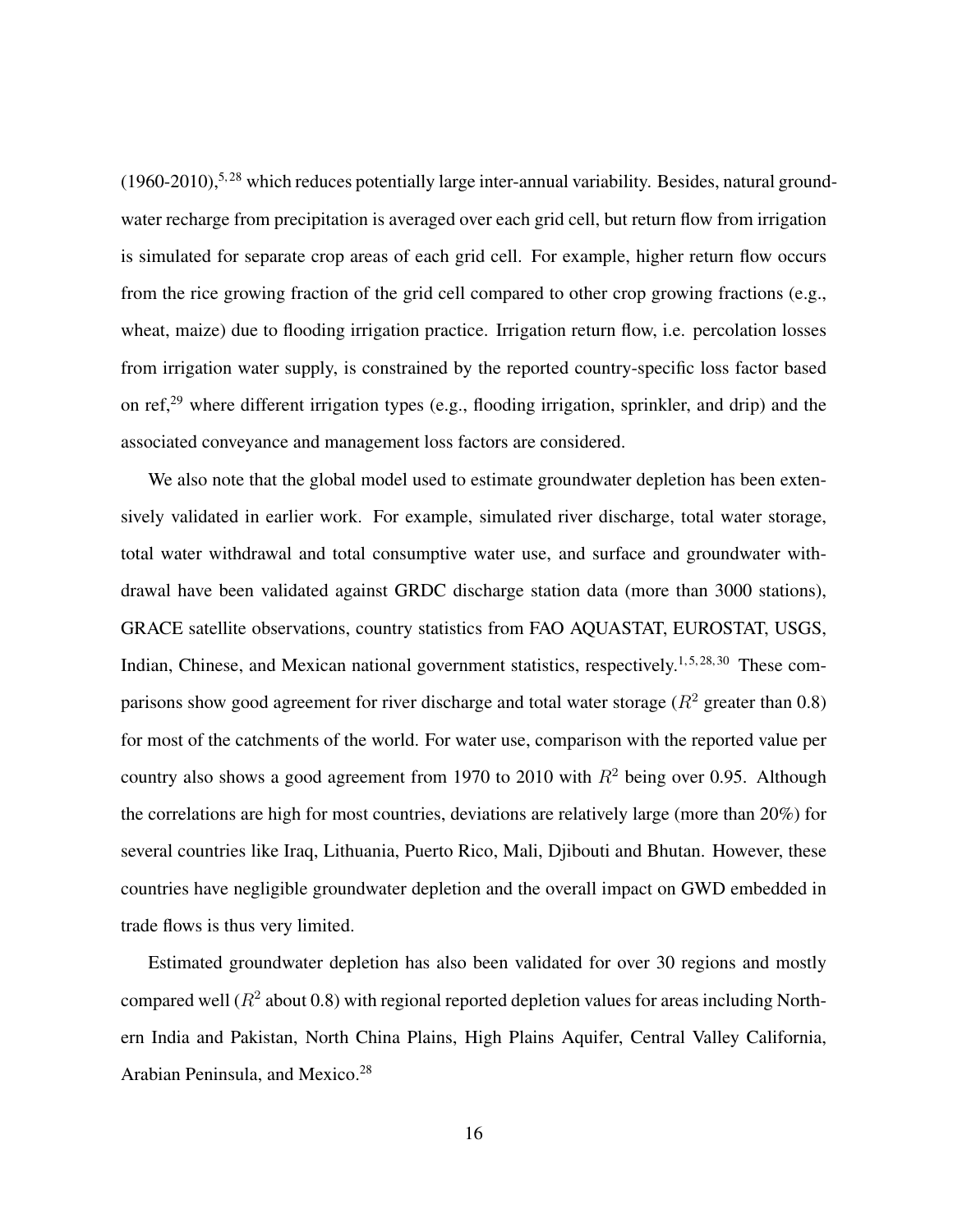#### Groundwater depletion embedded in traded crops

Food Production and Trade Data We use detailed trade matrices data<sup>16</sup> to calculate the trade of a commodity c, from a country i to another country j in year  $n$  (2000 or 2010), noted  $T(i, j, c, n)$ . To smooth out annual variability in trade data, we use a three year average around each year of interest. We note that the portion of production not exported internationally may be traded within the country's boundaries, but this is not the focus of this study.

We first aggregate these trade matrices  $T$  for 360 commodities  $c$  (excluding those not present in trade data, mostly fodder crops, Extended Data Tables 1 and 2) into primary crop equivalent (pe) of 130 primary crops (listed in Extended Data Table 1), using the following conversion factor based on extraction rate from FAO commodity trees:<sup>31</sup>  $(1/rate(c))$  \*  $(rate(c)/\sum$ c <sup>0</sup>∈branch  $rate(c')$ . The first term is based on the definition of the FAO extraction rate, where  $rate(c)$  is the FAO extraction rate for commodity c, and the second term avoids double counting a primary crop (e.g. raw wheat) if two by-products in the same branch (e.g. wheat bran and wheat flour) originated from this primary crop are traded. We also include estimates of feed crops embodied in traded animal products.<sup>32</sup> The trade matrices obtained are noted  $T_{pe}(i, j, c, n)$ : trade from country i to j of commodities derived from primary crop c in year n, in primary crop equivalent.

Second, we correct trade flows by applying the origin-tracing algorithm developed in ref.<sup>17</sup> This is an important preliminary stage to the multiplication of trade flows by the water coefficient in the country of origin. Some reported trade in the published FAOSTAT detailed trade matrices data<sup>16</sup> can be re-exports (including after processing) of crops grown in a third country. This correction method aims to re-assign trade flows to the original country of production, addressing reported exports in excess of domestic production, based on production and trade data,<sup>16</sup> so that the GWD intensity of the country of production is applied rather than that of an intermediary country.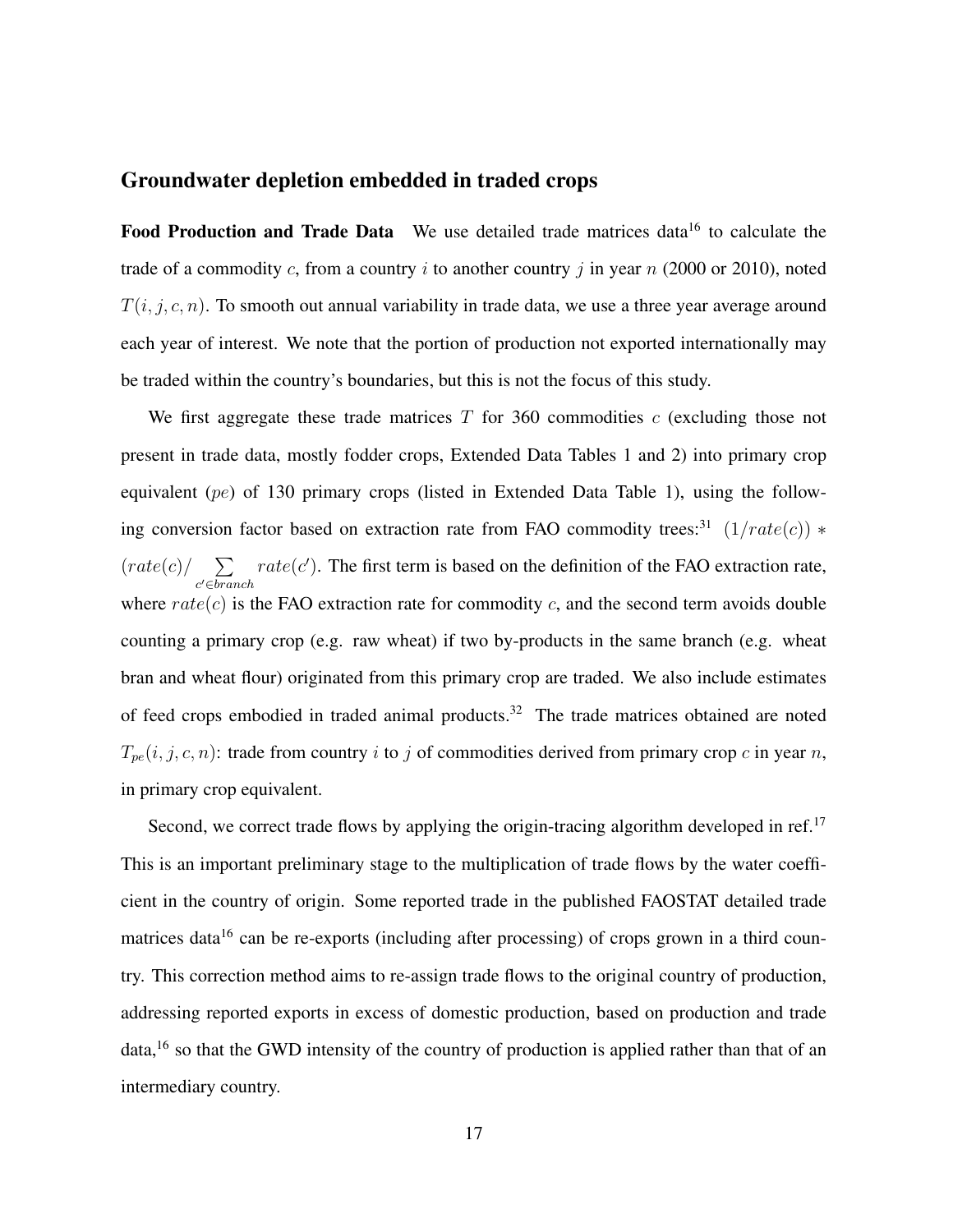A potential source of uncertainty in the trade data relates to differences in reports by importers and exporters for the same trade link. For instance, country A reports a different import volume from country B than the export volume reported by country B to country A. This can have a number of actual reasons (e.g., shipments leaving and arriving in a different years or being rerouted while on sea) but can also be due to differences in reporting quality among nations. To test how this uncertainty affects the overall outcome of our study, we performed the calculations with two different trade data sets. In the first one, noted *ie* (import-export), we use reported import data, with reported export data only used to fill data gaps. Assuming imports reporting is more reliable than exports reporting due to customs records at the port of entry, we present main results based on this version. In the alternative version, noted  $ei$  (export-import), we use the reported export data, with reported import data only used to fill data gaps. We find that the distributions of national GWD exports and imports obtained using ie trade data are very similar to those obtained with  $ei$  trade data (Extended Data Figure 4). For top trading nations, we find that varying trade data has a relatively small effect on national GWD imports and exports: less than 15 percent variation (Extended Data Table 3), with exceptions of Bulgaria's exports  $(41\%$ or 0.19  $km^3$ ) in 2010, Iran's exports in 2000 (22% or 0.48  $km^3$ ) and India's imports in 2000  $(57\% \text{ or } 0.45 \text{ km}^3).$ 

GWD intensity and GWD in trade The groundwater depletion intensity (GWD per unit crop) of each crop class in each country and year is obtained as follows:

$$
GWC(i, K, n) = NRGW(i, K, n) / \sum_{c \in K} P(i, c, n)
$$
\n<sup>(1)</sup>

where  $GWC(i, K, n)$  is the groundwater depletion intensity (or "content") of crops in class K, country i and year n (in  $kg_{water}/kg_{crop}$ );  $P(i, c, n)$  is the production of raw commodity c in country i and year n (in  $kg_{\text{crop}}$ ), obtained from ref.;<sup>16</sup> and  $NRGW(i, K, n)$  is the non-renewable groundwater abstraction for irrigation (or GWD) of crops in class  $K$ , for country i and year n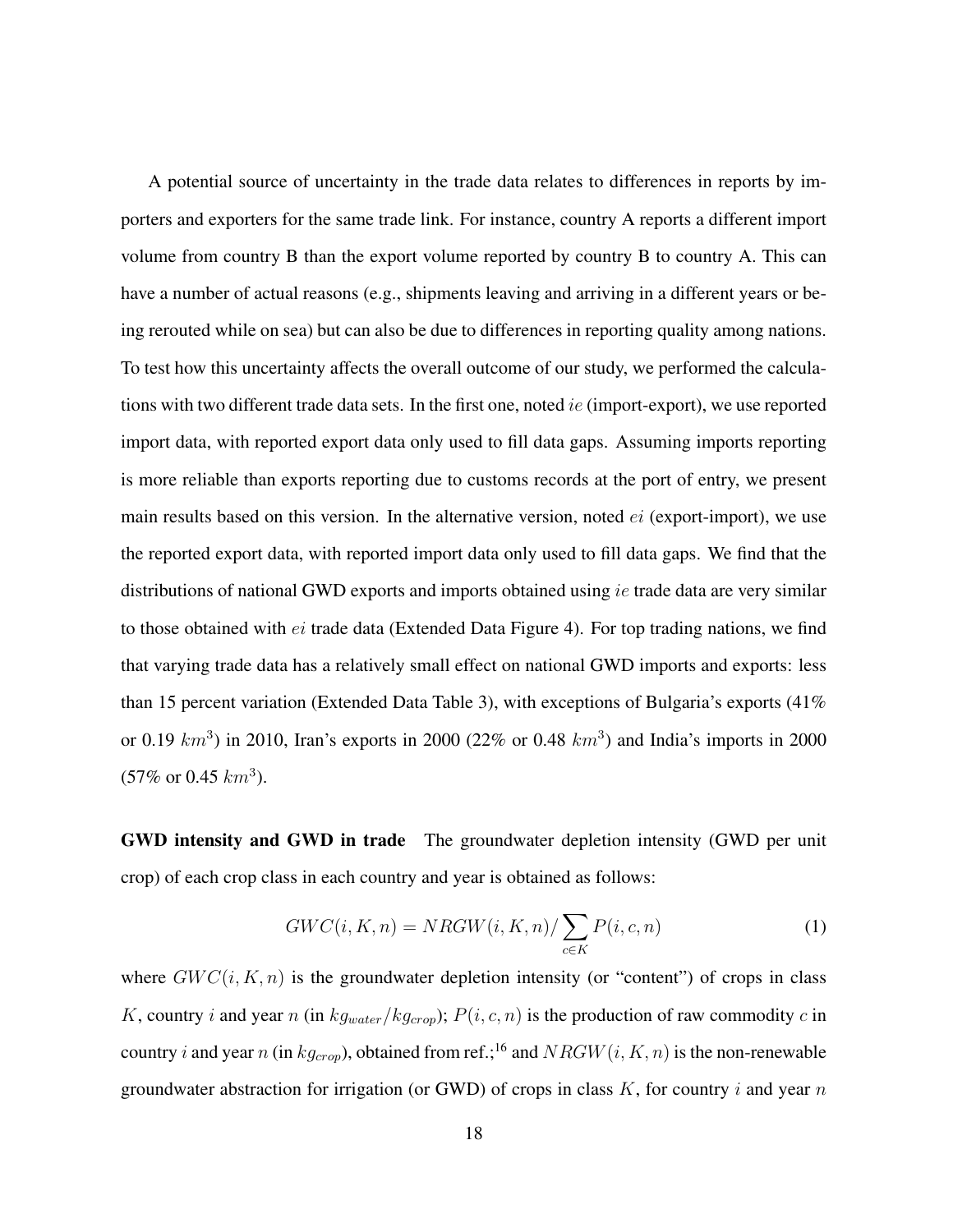(in  $kg_{water}$ ). We get the list of raw commodities (c) in each of the 26 MIRCA crop classes by using the MIRCA list<sup>27</sup> and selecting the crops with extraction rate equal to one. We then assume that, for country  $i$  and year  $n$ , each commodity in a class  $K$  (e.g. lemon and orange in the citrus class) has a GWC equal to  $GWC(i,K,n)$  and noted as  $GWC(i,c,n)$ .

The variability in GWD intensities across countries with GWD may be explained by two major factors: the crop's water productivity and the mix of rainfall and irrigation water sources. For example, Pakistan and India have relatively similar water use for rice (3,300 and 2,900  $L/kg$ , respectively<sup>18</sup>), but because India has more surface water resources, it uses eight times less GWD per unit rice than Pakistan (148 L/kg vs 1,280 L/kg, SI Spreadsheet 1).

Then we use this coefficient to convert trade flows into virtual water flows, as follows:

$$
GWT_{pe}(i, j, c, n) = GWC(i, K, n) * T_{pe}(i, j, c, n)
$$
\n
$$
(2)
$$

where  $GWT_{pe}(i, j, c, n)$  is the GWD embedded in trade from country i to j of commodities derived from primary crop c in year n ( $kg_{water}$ ),  $T_{pe}(i, j, c, n)$  is the trade from country i to j of commodities derived from primary crop  $c$  in primary crop equivalent ( $kg_{crop}$ ) in year n, and  $K$  is the crop class to which primary crop  $c$  belongs. Finally, we obtain the GWD embedded in trade per crop class with the following sum:  $GWT_{pe}^{class}(i, j, K, n) = \sum_{c \in K}$  $GWT_{pe}(i, j, c, n).$ 

Similarly we calculate GWP by multiplying production by GWD intensity. We use food production data as three-year averages around 2000 and 2010,<sup>16</sup> corresponding to the commodities belonging to the 26 crop classes represented in the groundwater estimates (see list in ref.<sup>27</sup>).

We find that a smaller share of GWD associated with food production is traded, relative to the share of food production being traded, which can be explained by two phenomena. First, crops with relatively smaller GWD intensity may be more traded than others, or countries with relatively less GWD may be exporting more than other countries. The former is true for soybean, which is much more traded (61% of production) than more GWD-intense rice (6%);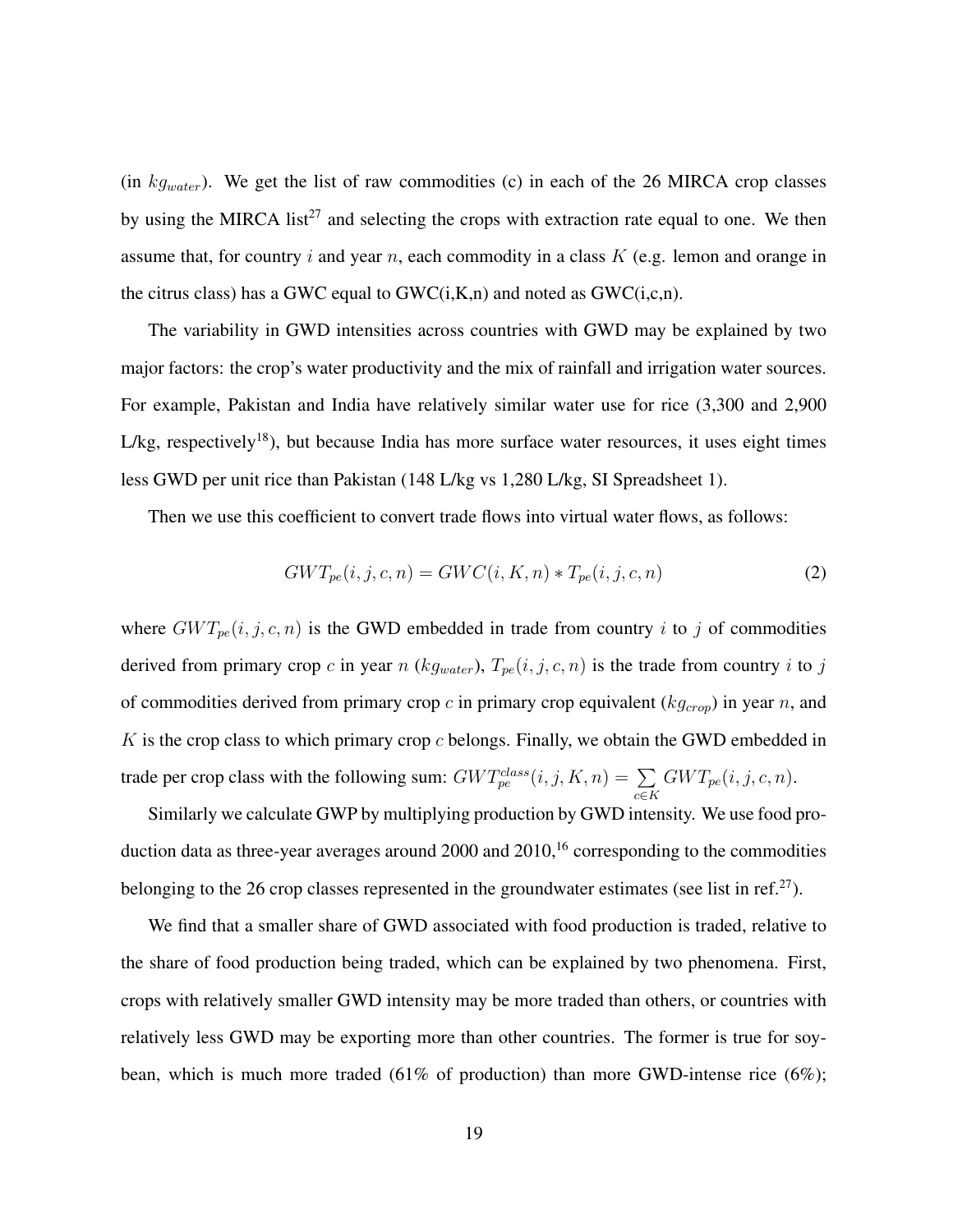however, GWD-intense wheat is slightly more traded (25%) than average. The latter is directly illustrated with India, the country with most GWD, which only exports 7% of its cereal production, while France, with little GWD, exports 47% of its cereal production.<sup>16</sup> However, other countries with significant GWD are large food exporters, such as the USA (22% of cereal production exported<sup>16</sup>).

Code Availability The global hydrological model PCR-GLOBWB is an open source model that can be obtained from Utrecht University at http://www.globalhydrology.nl/models/pcrglobwb-2-0/. The algorithm for processing trade data is detailed in (11), the corresponding code is available upon request (from TK). Similarly, the calculation of GWC and GWT is detailed in this section and the code is available upon request from CD.

Data The data sources for groundwater abstraction per crop are listed above. Food production, food trade, population, and national harvested area statistics are available in the FAOSTAT database: http://faostat.fao.org. The conversion factors from raw crop to processed crop commodities are attached in SI Spreadsheet 2.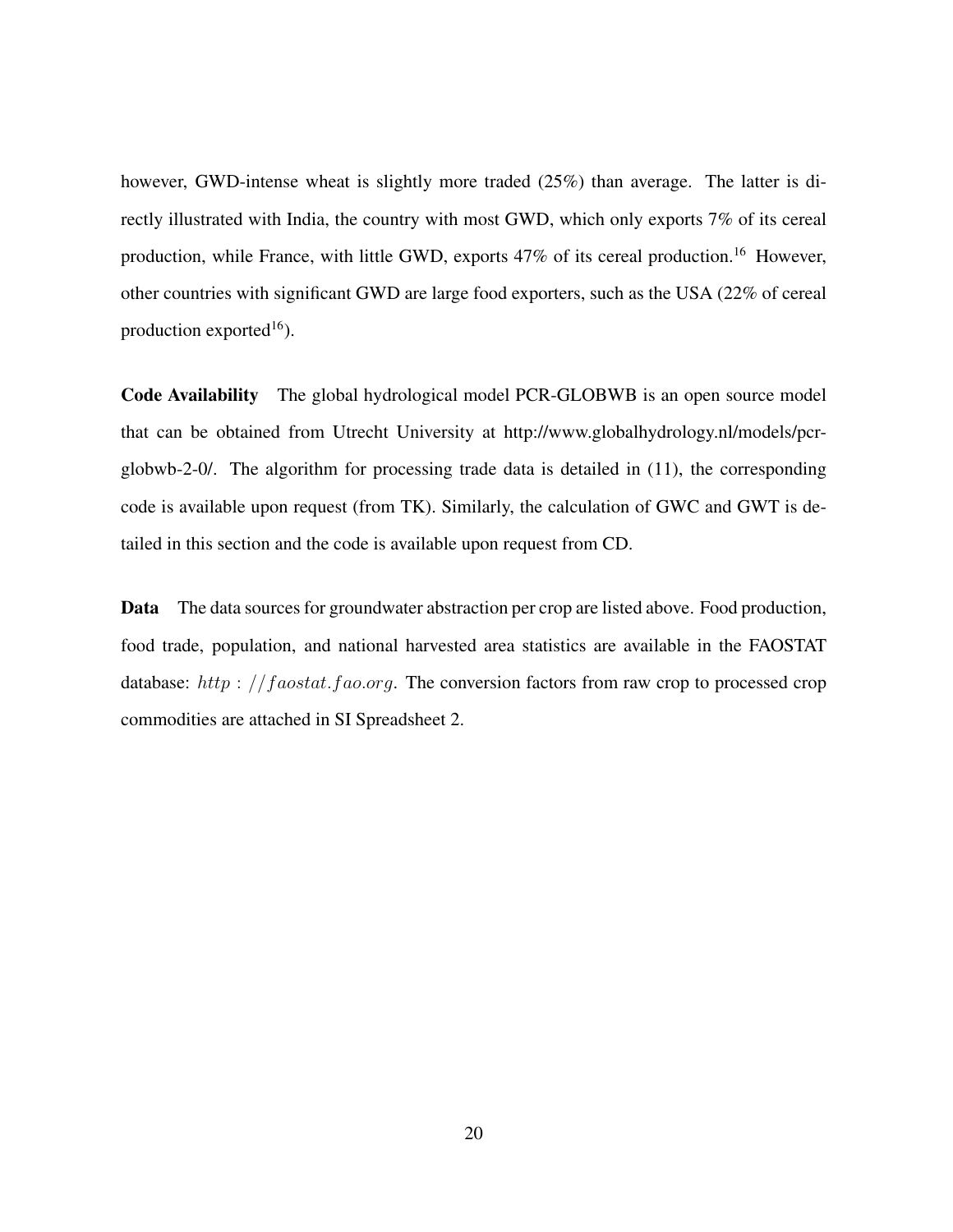# Extended Data Legends

Figure 1: Embedded groundwater depletion in international trade of crop commodities in 2000. Volumes in  $km^3/y$ . The top ten importers are shown in bold font and the top ten exporters are underlined. Ribbons' colors indicate the country of export. Note that, for clarity, we only display the links with a weight of at least 1% that of the largest link (i.e. the top 1.8% links which account for 81% of total flow and involve 72 countries).

Figure 2: GWD embedded in crop exports, per capita of the exporting nation  $(m^3/cap/y)$ in 2010. The top ten exporters are underlined. Note that, for clarity, we only display the links with a weight of at least 1% that of the largest link (i.e. the top 3.2% links which account for 79% of total flow).